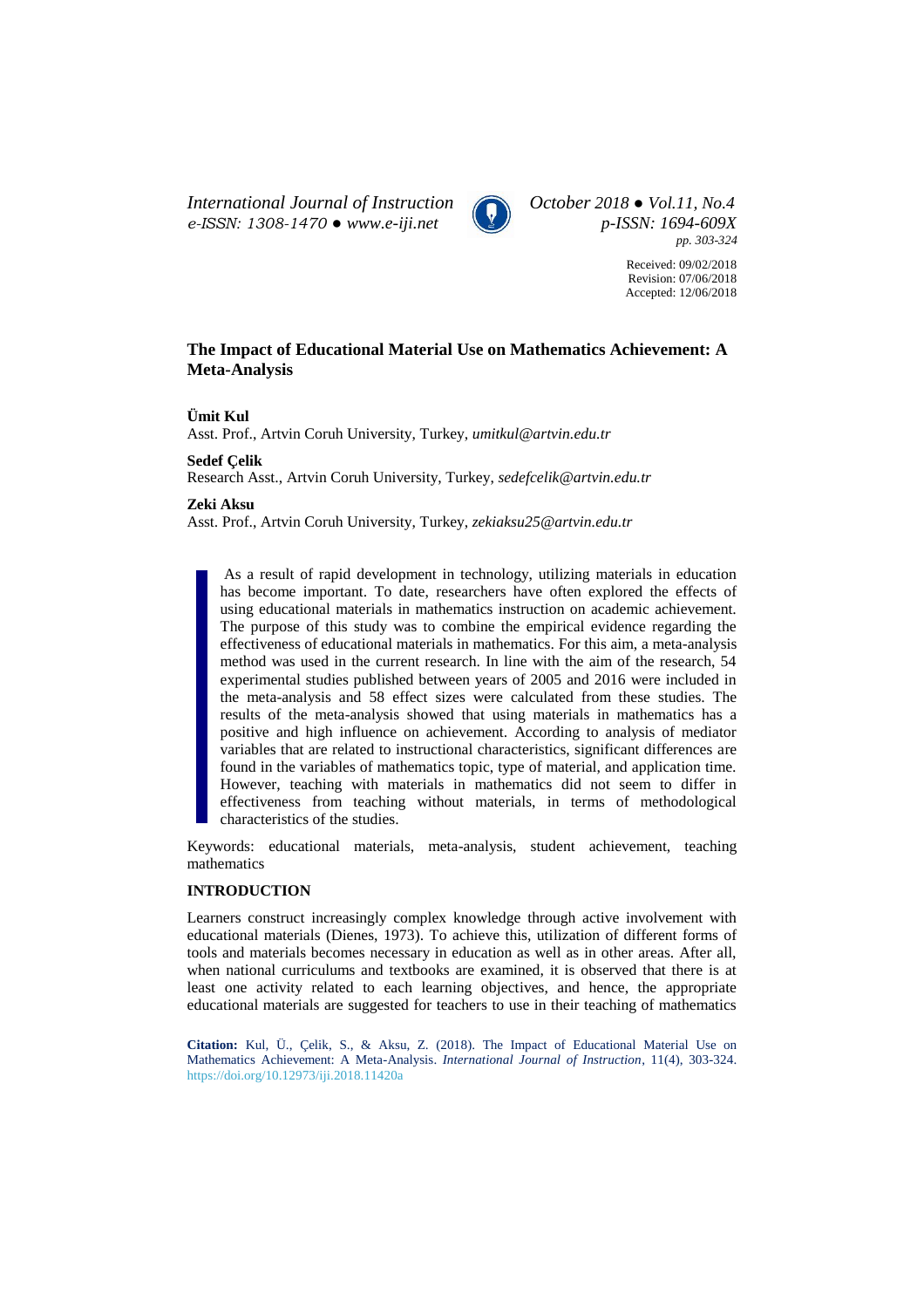in relation to almost every activity (Kablan et al., 2013). Within this context, effective use of instructional materials such as concrete and digital (computer-based application) are regarded as a crucial aspect of the newly developed mathematics curriculum (Demirel & Altun, 2012; MONE, 2017). Studies on using teaching materials in mathematics revealed various benefits for learners (Bozkurt & Akalın, 2015; Clements, 1999; Duru & Korkmaz, 2010; Suh et al., 2005). For instance, using educational materials during teaching and learning processes helps students to develop psychomotor skills especially. Similarly, NCTM published a report in 2000 suggesting that students should be provided with access to educational materials in order to improve their mathematical understanding. A student-centered approach has been adopted and teaching materials have been integrated into learning environments. Within this framework, teachers are requested to efficiently use educational materials in learning environments (Billstein et al., 2009; Gürbüz, 2010). Recently, using educational materials in teaching mathematics has gained importance to concretize concepts and relations. Using materials in teaching is proven to be an effective instructional strategy especially to increase the success of students in mathematics (Sherman & Bisanz, 2009). In order to learn abstract mathematical concepts, it is necessary to use models (Carbonneau et al., 2013). With the help of educational materials, students develop positive attitudes towards learning and teachers arouse their interest, ensure their active participation and enhance their critical thinking skills (Apperson et al., 2006). Utilizing different kinds of materials helps to cover mathematical concepts from simple to complex and from concrete to abstract especially at primary school level (MONE, 2017). As a result, educational materials become one of the important educational factors that enable students to learn mathematics meaningfully and represent abstract concepts visually. In learning environments where mathematical concepts are represented by different models, students are able to construct mathematical understanding (Moyer, 2001). Students are also able to associate these concepts with their previous knowledge and experience. As students interpret the things they do themselves more easily, it is important for them to construct their own mathematical knowledge. However, a range of practical and pedagogical issues related to utilizing educational materials during teaching make it difficult for teachers to implement them effectively in classrooms (Ünlü, 2017).

### **The role of using materials in mathematics education**

Swan and Marshall (2010) redefines mathematics materials as "an object that can be handled by an individual in a sensory manner during which conscious and unconscious mathematical thinking will be fostered" (p. 14). Therefore, mathematics manipulatives are materials from our own environment that students can touch and move to learn or formalize mathematical ideas. In this context, materials are found in two groups: the physically represented form of concrete materials, and the computer produced form of digital materials (Burns & Hamm, 2011; Moyer, 2001). Educational materials are sometimes in digital environments and sometimes they are in the form of physical objects. For education, manipulative materials are used for concretize the abstract concepts to be taught. Tangrams, algebra tiles, isometric paper, colorful beads, game cards, scale, pattern blocks, unifix cubes, and caricatures are examples of physical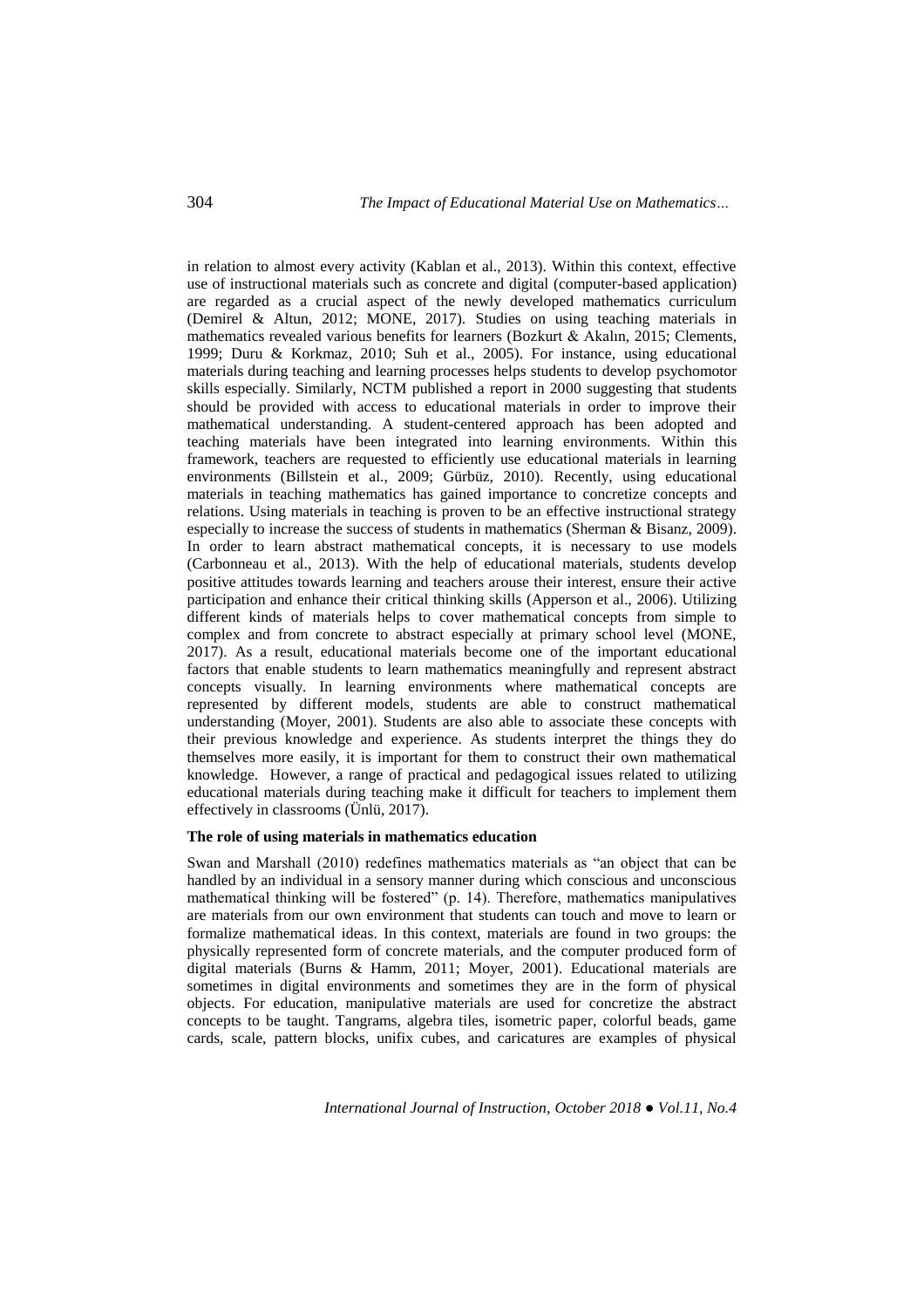## *Kul, Çelik & Aksu* 305

materials that have been used in teaching mathematics for years (NCTM, 2000). Learners worked directly with these materials. Digital manipulations are computer applications and software copies of web-based applications. These computer applications can be accessed online. Once technology is widespread at schools, computer-based electronic materials are easy to access. Digital materials enable teachers to integrate pictorial, verbal, and symbolic representations of mathematics problems more easily. The main difference between physical and digital materials is that you can touch the physical materials (Karakırık & Aydın, 2016). Teaching with digital material provides more flexibility for manipulation, whereas physical materials enable students to develop their psychomotor learning skills as they address the sense of 'touching' (Olkun, 2003). Materials in a web-based environment provide opportunities for interactivity; learner can rotate, flex and reshape the object easily in virtual environments. In addition, there is a need to use computer applications in teaching of mathematics as an instructional material (Bozkurt & Akalın, 2010; Burns & Hamm, 2011). Within this respect, it is important for students to interpret the concepts through real and concrete experiences. In Burns and Hamm's research (2011) few studies were found which support the idea that digital materials should be used more than physical materials. Similarly, according to Reimer and Moyer (2005), the advantage of using digital materials rather than physical material is that technology-based materials are easily accessible and they associate abstract symbols with visual images. Utilizing technology in mathematics has positive effects on the quality of teaching and learning. Integrating instructional activities in appropriate contexts also affects learning positively (Baki & Çakıroğlu, 2010).

There is a large volume of published studies describing the effect of using digital or physical materials in teaching of mathematics on academic achievement of students. Most of these studies have found that using instructional materials in mathematics lessons has more positive contributions to student learning compared to the lessons where none of the instructional materials are used (Aburime, 2007; Clements, 1999; Gürbüz, 2010; Ojose & Sexton, 2009; Manches et al., 2010; Olkun, 2003). Thompson (1992) reported that using materials did not have a significant effect on student success. Some researchers also found no effect or negative effects of using materials on student achievement in mathematics (McNeil & Jarvin, 2007; Moyer-Packenham & Suh, 2012). There can be several reasons for this inconsistency. For example, factors such as duration of treatment, knowledge of teachers, type of the material, age-level of the students and other characteristics of the learning environment may affect the process. For this reason, there is a need for systematic investigation of available experimental studies about the effects of using educational materials in mathematics lessons on academic achievement of students. In Turkey, there is a considerable amount of studies about the effects of utilizing instructional materials in classroom environment and these instructional materials are also suggested in the revised curriculum. There are several other studies about the effectiveness of instructional materials. This indicates a need to combine all these individual and multiple studies and to systematically analyze them in a single study. This single study will contribute to the literature. For this reason, researchers have often attempted to compare the effectiveness of using educational materials in mathematics education with outcomes of teaching without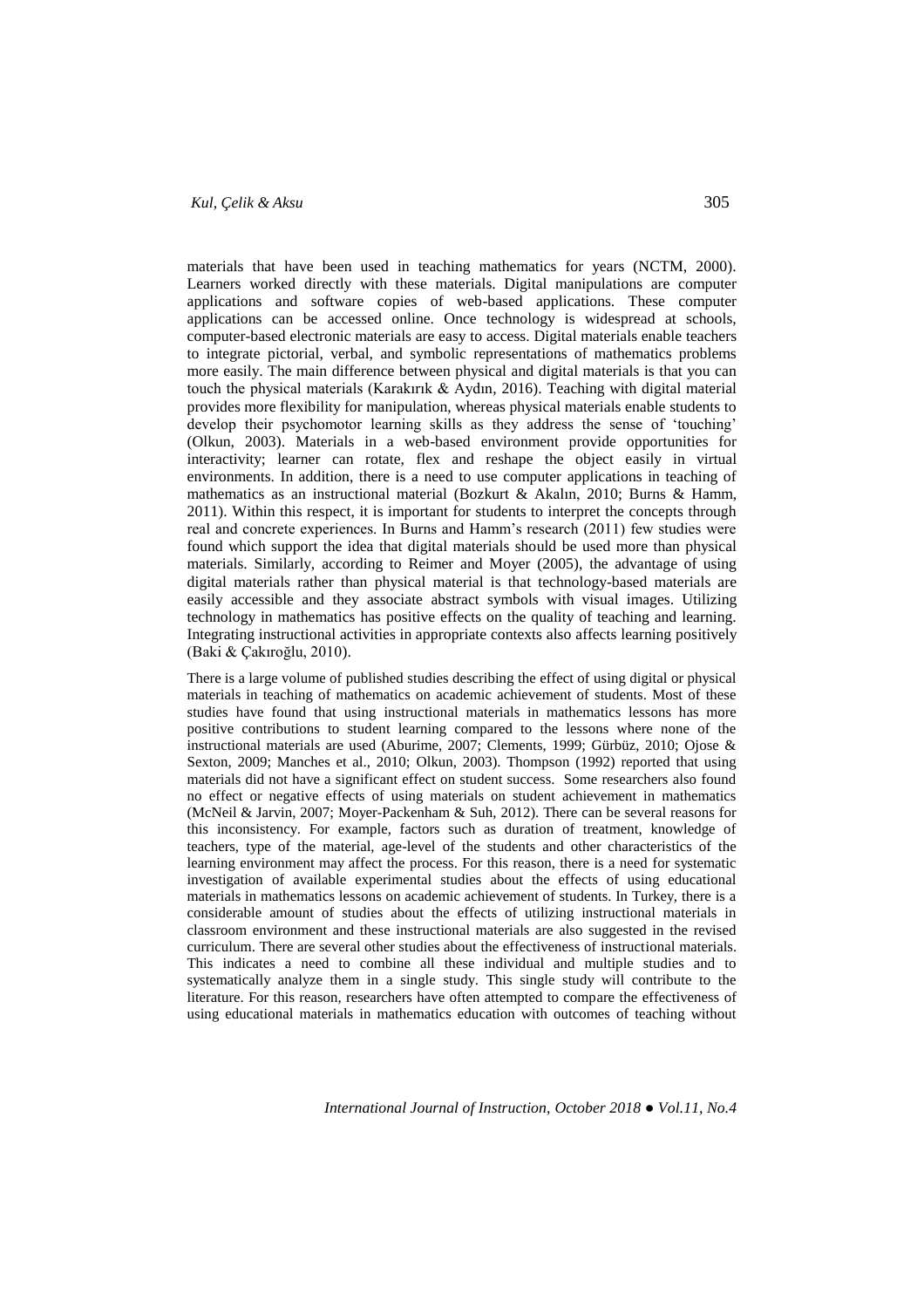using such materials (Aburime, 2007; Clements, 1999; Gürbüz, 2010; Kablan, 2010; Sowell, 1989; Şengül & Körükcü, 2012; Yuan et al., 2010).

Despite the fact that a large number of meta-analysis studies have been carried out in other countries, there is a limited study on meta-analyses published about the effects of using materials in mathematics education in Turkey. For example, Kablan et al. (2013) used different material types (power point, animations, cartoons…etc.) and searched for an answer to this question: Does material use in education affect academic the achievement of students? They tried to obtain the answer to this question for 11 different courses. They found that using materials in teaching positively affected academic achievement of students, but student success did not vary by education level, course type and material type. In Demir and Başol's study (2014), the effects of using computerbased materials on student success were investigated and positive effects were found, but their meta-analysis study did not include studies regarding using concrete materials. There is a limited number of empirical evidence on comparisons of digital and physical materials to determine if teachers use digital and physical materials or do not use to teach mathematics. In addition, this study is different from the previous studies, aimed to investigate the effects of all forms of mathematics materials used as a teaching material except textbooks on academic achievements of students in different grade levels. This meta-analysis study included empirical research on using mathematics materials. This paper addresses this gap in literature by examining the relative instructional efficiency of digital and physical materials. In addition, as a result of the research, the extent to which the use of teaching materials in mathematics lessons and the moderator variables affecting the use of materials in mathematics are explained in detail in Turkey, this study will shed light on the work to be done. In this respect, it is important for researchers to investigate who gave the education to students, how long the education was, how it was applied, in which learning areas the materials were used, which type of materials were used because the results found out from this investigation are all important information for the design of learning environments.

#### **The Aim of the Study**

The main aim of this study is to determine the effects of teaching mathematics with educational materials on student achievement as compared to the traditional teaching by analyzing studies published between the years 2005 and 2016. The reason behind is that the mathematics curriculum was revised according to the constructivist approach in 2005 in Turkey. In accordance with this main aim, solutions are sought to the subproblems below: **1)** What is the average use of educational materials in mathematics education when compared to traditional teaching? **2)** What is the average effect of utilizing educational materials on student achievement in terms of methodological characteristics? **3)** What is the average effect of utilizing educational materials on student achievement in terms of instructional characteristics?

## **METHOD**

In this study, the meta-analysis method was used to make a systematic and integrated review of the published and unpublished studies about the use of educational materials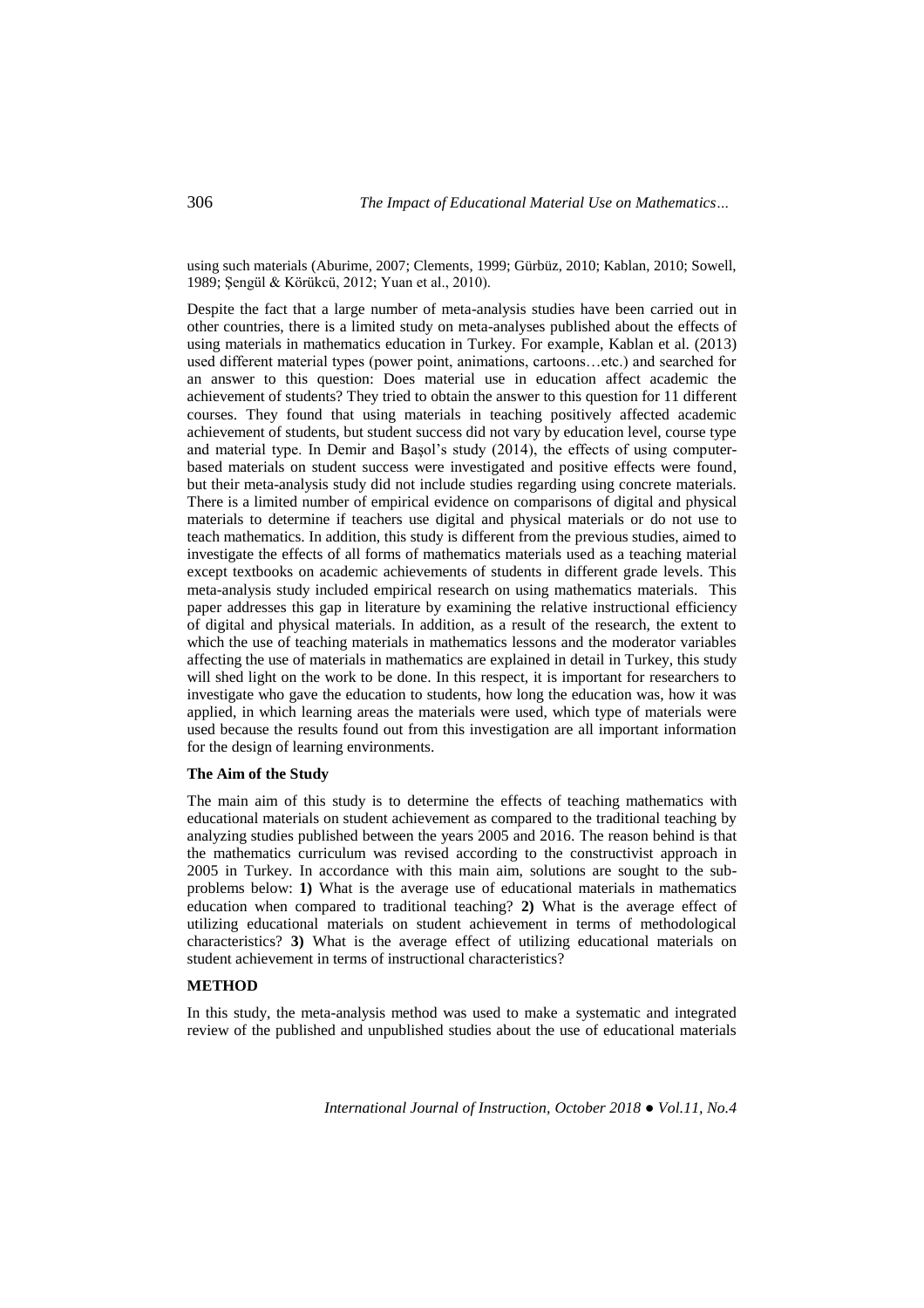in mathematics education. Meta-analysis is a powerful methodological tool that summarizes results of independent and multiple studies to find solutions for the same problem and provides a general result (Glass, 1976; Lipsey & Wilson, 2001). Therefore, it allows combination and comparison of a lot of statistical data from different studies on a specific topic in order to identify patterns (Scherr, 2004). In order to investigate the effects of instructional materials used in teaching mathematics on academic achievement by using the meta-analysis method, 3 steps were followed for data collection.

### **Review of literature**

In order to select the studies to be included in the meta-analysis, the literature was reviewed systematically. An attempt was made to access all published and unpublished studies that focus on the effects of instructional materials use in mathematics education on student achievement. In line with the aim of the research, the Google Scholar search engine, ULAKBIM National Combined Catalogue service and academic database of Turkish National Thesis Center of the Council of Higher Education were used in January 2017. Using the 'advanced search' tool of this database, theses written between the years 2005 and 2016 were detected on the basis of title, abstract and keywords. The keywords were as follows; 'mathematics education and material, 'concrete material and achievements' and 'digital material and achievements'. After an extensive literature review, 391 articles, master and doctoral theses were selected. However, 54 studies which fit the purpose of the study were identified.

### **Criteria for inclusion of the studies**

After an extensive literature review regarding the use of educational materials in mathematics education, the researchers determined criteria for selecting the studies about the effects of teaching mathematics with educational materials on mathematics achievement of students. In accordance with the inclusion criteria, studies related to the use of educational material in mathematics education were collated. However, to calculate the effect size, studies without the necessary statistical data and explanations about moderator variables were not included. This meta-analysis study included empirical research on using digital and physical mathematics materials such as algebra tiles, animation, scales, virtual and concrete geoboard, pattern blocks, model sphere, cartoons, software, pictorial representations, web-sites and virtual objects. Research on using textbooks, worksheets, printed materials etc. was not included in meta-analysis. Published and unpublished studies in the relevant area that abided by the inclusion criteria were chosen. Explanations related to the inclusion criteria determined by the researchers are shown in Table 1.

Table 1

Explanation of criteria for inclusion of the studies

| Criteria for inclusion           | Explanation                                           |
|----------------------------------|-------------------------------------------------------|
| Topic of the Study               | To be a study on mathematics education                |
| Date of publication              | To be published between the years 2005-2016           |
| Sampling                         | Primary, Middle, High Schools and Universities        |
| Design of experimental research  | To be in post-test control group design               |
| Investigation of student success | Analyzing success of students as a dependent variable |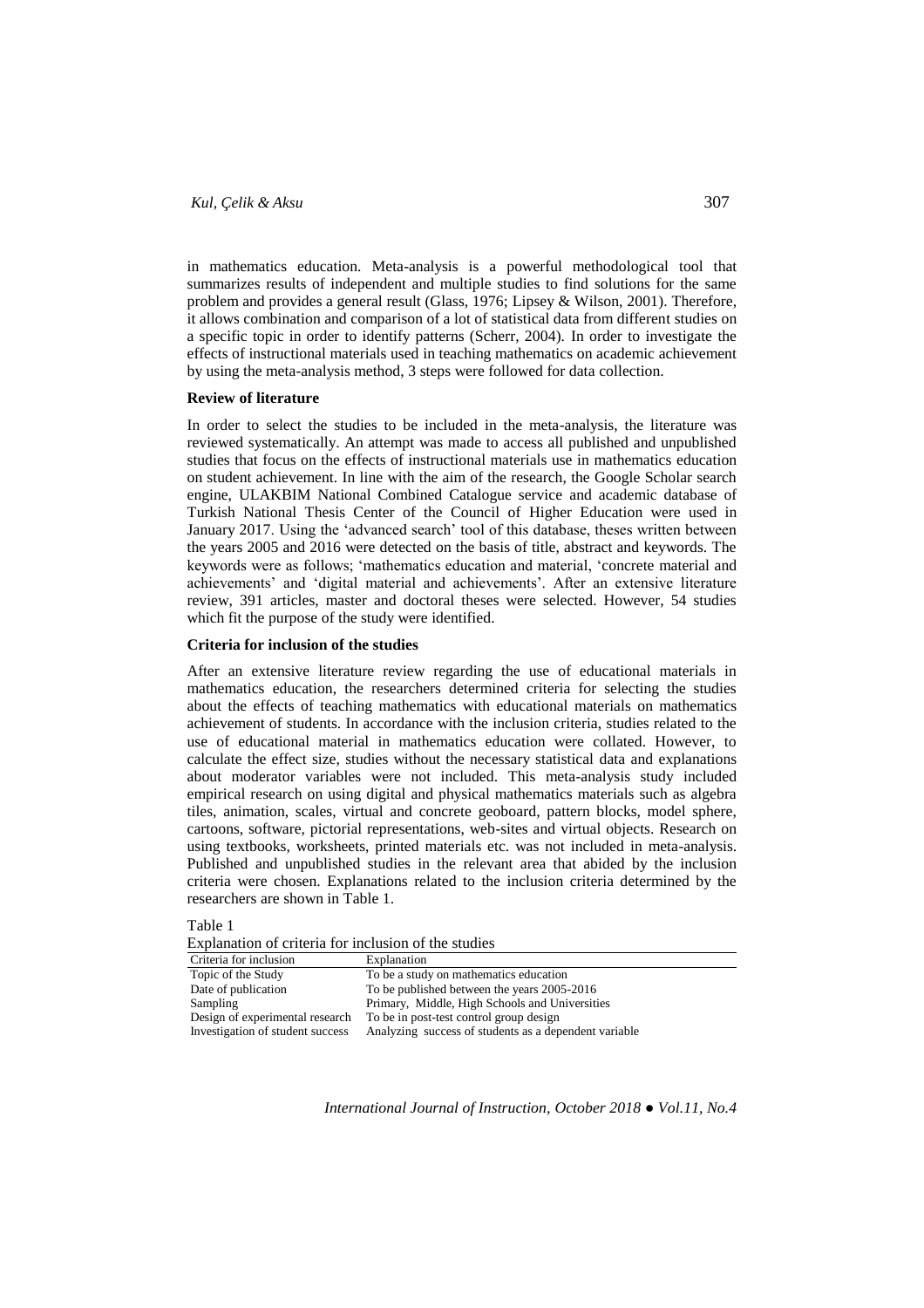| Investigation of material usage | Analyzing the utilization of instructional materials in mathematics                                        |
|---------------------------------|------------------------------------------------------------------------------------------------------------|
|                                 | lessons as an independent variable                                                                         |
|                                 | Having sufficient numerical data Presenting statistical data for both experimental and control groups such |
|                                 | as sample size, standard deviation, and arithmetic mean values.                                            |

## **Coding Process**

Coding is putting the studies in an order according to their characteristics (Basol  $\&$ Göçmen, 2004). In this research, after the criteria for inclusion of the studies were determined, the studies included in meta-analysis were coded through a coding form prepared by the researchers. The studies that investigated the effect of using materials on students' success in mathematics were coded with the help of this coding form. Of the 391 studies determined in the literature scan, 54 studies abiding by the criteria on the coding form were included in the meta-analysis. These independent studies had 58 effect sizes calculated in this research. In this way, the reason for the effect size being greater than the number of studies is due to 4 studies containing different experimental and control groups. For example, some studies included 2 experimental and 2 control groups. As the sampling groups were different, for these groups the arithmetic mean, standard deviations and sampling size values were different. As a result, effect sizes were calculated for these groups. Thus 58 effect sizes were included in the evaluation and coded on the coding form prepared in Microsoft Excel 2010.

The coding form used in this study is composed of 3 main parts. The first part is "Identification of the studies" which has information about studies such as 'number of the study', 'name of the study' and 'author's name'. Second part includes "Data of the study" which has statistical data such as mean values and standard deviations of experimental and control groups and also sample sizes. The third part is "Characteristics of Study Content" which has information about the content of the studies. The characteristics related to the content of the studies are divided into two groups as methodological and instructional. The factors determining methodological and instructional characteristics are explained below.

## **Methodological Characteristics**

*Year of publication:* Studies about using mathematics materials in teaching that were published between the years 2005 and 2016 were included in the study. This is because presenting the 10 years from 2005 to 2016 in 2 groups makes the results clearer and more understandable.

*Type of the study:* This meta-analysis study included all studies both published and unpublished appropriate to the aim of the research. Consequently, types of the study is a mediator variables that was coded as a 'master thesis, 'doctoral thesis', or 'articles'.

*Study Design:* Studies that were carried out to determine the effects of teaching mathematics with materials on achievement of students were gathered together in this research. Experimental studies can be classified differently between themselves (Fraenkel et al. 2012; McMillan and Schumacher 2006). Therefore, experimental designs of the studies were coded as 'true experimental' or 'quasi-experimental'. Thus, the desire was to protect the originality of the data in the study.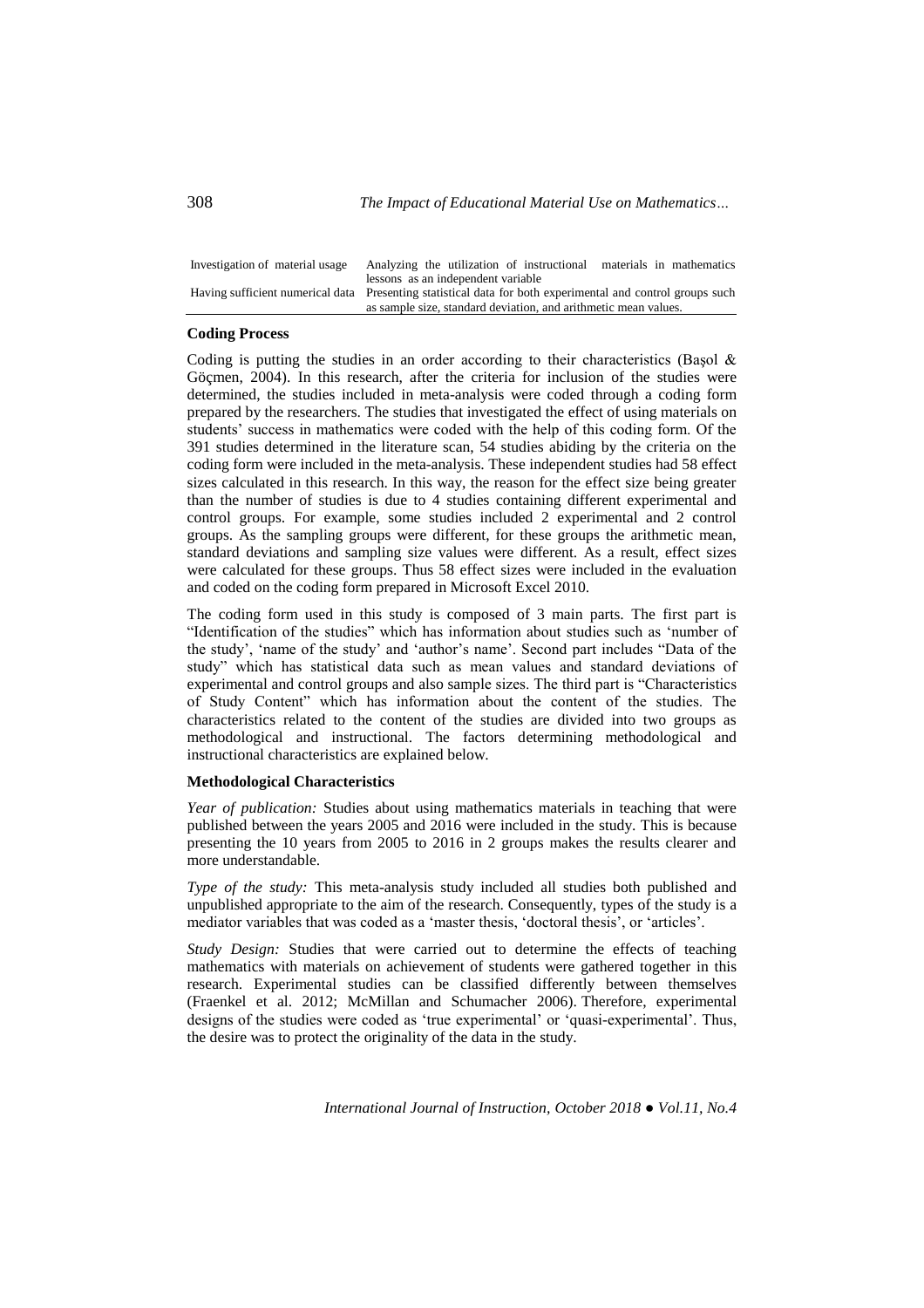*Sample Group:* The sample groups were coded as 'primary school, 'middle school, 'high school' and 'university'. In Turkey the age interval for primary school is 6-9 years, the age interval for middle school students is 10-13 years and the age interval for high school students is 14-17 years.

*Measurement Tool:* Outcome measures were classified as being researcher developed or standardized assessments instruments found in the literature. Reliability and validity processes were carried out for both types of instruments and also because researchers were aided by the questions from other studies' instruments found in the national thesis center while developing their own measurement tools.

Table 2 below illustrates the methodological characteristics of 54 studies included in meta-analysis with their frequency and percentage values.

| The frequency and percentage values of methodological characteristics |                      |                    |             |            |     |
|-----------------------------------------------------------------------|----------------------|--------------------|-------------|------------|-----|
| Characteristics                                                       |                      |                    | 3           | 4          | To  |
| Publication year of research                                          | 2005-2010            | 2011-2016          |             |            |     |
| n                                                                     | 30                   | 24                 |             |            | 54  |
| $\frac{0}{0}$                                                         | 55.55                | 44.45              |             |            | 100 |
| Type of research                                                      | Master thesis        | Doctoral thesis    | Article     |            |     |
| N                                                                     | 37                   | 5                  | 12          |            | 54  |
| $\frac{9}{6}$                                                         | 68.53                | 9.25               | 22.22       |            | 100 |
| <b>Research Design</b>                                                | True Experimental    | Quasi-experimental |             |            |     |
| N                                                                     | 32                   | 22                 |             |            | 54  |
| $\frac{9}{6}$                                                         | 59.25                | 40.75              |             |            | 100 |
| Sample                                                                | Primary School       | Middle School      | High School | University |     |
| N                                                                     | 5                    | 33                 | 12          | 4          | 54  |
| $\frac{0}{0}$                                                         | 9.25                 | 61.13              | 22.22       | 7.40       | 100 |
| Measurement Tool                                                      | Researcher developed | Ready instrument   |             |            |     |
| N                                                                     | 47                   |                    |             |            | 54  |
| $\frac{9}{6}$                                                         | 87.03                | 12.97              |             |            | 100 |

Table 2<br>The free

As can be seen from Table 2 above, the studies included in the meta-analysis were classified depending on year of the study, study type, research method used in the study, sampling type used in the study and whether the achievement test was developed within the study.

### **Instructional Characteristics**

*Mathematics Topics:* Mathematics topics taught to students for the implementation of the studies were coded as 'Numbers and Algebra', 'Geometry and Measurement' or 'Data'. In Turkey the learning areas for the elementary school mathematics program were determined as numbers and processes, algebra, geometry, measurements and data; different to this program in  $8<sup>th</sup>$  class of middle school probability is added (MONE, 2017). The learning areas in the high school mathematics program are numbers and algebra, geometry and measurement and data. These three topics were determined as mathematics topics to be taught because they are three basic topics in the high school mathematics curriculum (MONE, 2010). Though these learning areas are not used in higher education, one or more than one of the topics determined in this study were classified in the mixed category.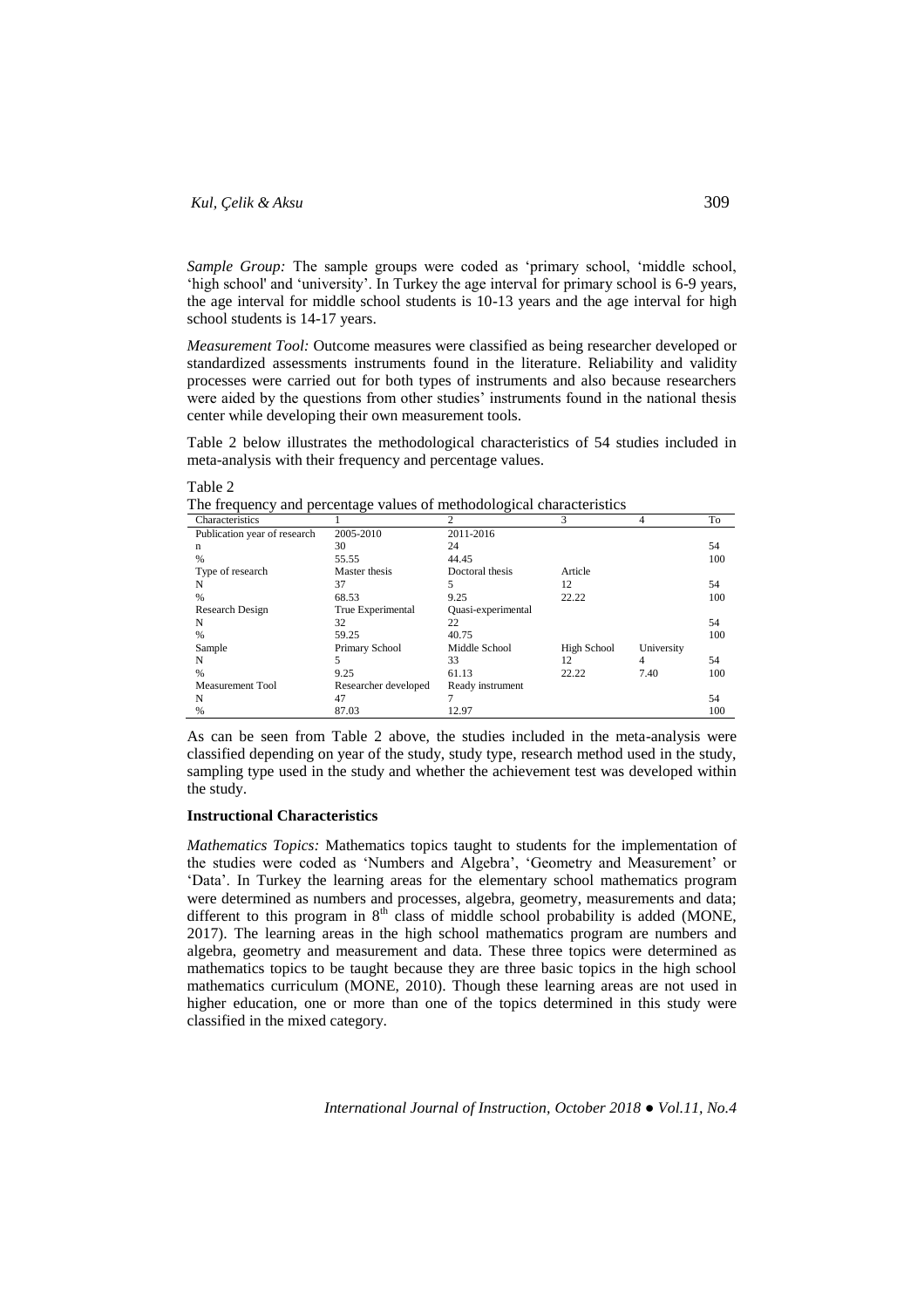*Type of Materials:* In this context, mathematics materials are found in two groups: the physically represented form of concrete materials, and the computer produced form of digital materials (Burns & Hamm, 2011; Demirel & Altun, 2012; Moyer, 2001). Educational materials are sometimes in digital environments and sometimes they are in the form of physical objects. For this reason, material types used in teaching mathematics were coded as 'physical', 'digital' and 'both physical and digital'. Tangrams, algebra tiles and caricatures are examples of physical materials that have been used in teaching mathematics for years (NCTM, 2000). Digital manipulations are computer produced materials and software copies of web-based applications. Once technology is widespread at schools, computer-based electronic materials are easy to access. The main difference between physical and digital material is that you can touch the physical materials.

*Implementer:* People who use the material in mathematics lessons were coded in 3 different categories as 'teacher', 'researcher' and 'both teachers and researchers'.

*Method of using Materials:* The ways of using mathematics materials were coded in 4 different categories as 'individual', 'small group', 'full participation' and mixed'. *Application Time:* The duration of material usage was coded in 5 categories as 5-10 hours, 11-15 hours, 16-20 hours, 21-30 hours and more than 30 hours. Instructional characteristics of 54 studies are presented in Table 3

Table 3

| The frequency and percentage values of instructional characteristics |                   |                        |                      |           |            |     |  |  |  |
|----------------------------------------------------------------------|-------------------|------------------------|----------------------|-----------|------------|-----|--|--|--|
| Characteristics                                                      |                   | 2                      | 3                    | 4         | 5          | To  |  |  |  |
| <b>Mathematical Topics</b>                                           | Numbers & Algebra | Geometry & Measurement | Data                 | Mixed     |            |     |  |  |  |
| n                                                                    | 24                | 24                     | 1                    | 5         |            | 54  |  |  |  |
| %                                                                    | 44.44             | 44.44                  | 1.85                 | 9.27      |            | 100 |  |  |  |
| Material Type                                                        | Physical          | Digital                | Both                 |           |            |     |  |  |  |
| n                                                                    | 24                | 29                     | 1                    |           |            | 54  |  |  |  |
| $\frac{0}{6}$                                                        | 44.44             | 53.71                  | 1.85                 |           |            | 100 |  |  |  |
| Implementer                                                          | Researcher        | Teacher                | Teacher as a<br>Res. |           |            |     |  |  |  |
| $\mathbf n$                                                          | 29                | 17                     | 8                    |           |            | 54  |  |  |  |
| $\frac{0}{6}$                                                        | 53.71             | 31.48                  | 14.81                |           |            | 100 |  |  |  |
| Method                                                               | Individual        | Small group            | Full parti.          | Mixed     |            |     |  |  |  |
| n                                                                    | 6                 | 28                     | 12                   | 8         |            | 54  |  |  |  |
| $\frac{0}{6}$                                                        | 11.12             | 51.85                  | 22.22                | 14.81     |            | 100 |  |  |  |
| <b>Application Time</b>                                              | $5-10$            | $11 - 15$              | $16-20$              | $20 - 30$ | Over<br>30 |     |  |  |  |
| $\mathbf n$                                                          | 14                | 27                     | 7                    | 3         | 3          | 54  |  |  |  |
| %                                                                    | 25.94             | 50                     | 12.96                | 5.55      | 5.55       | 100 |  |  |  |

The frequency and percentage values of instructional characteristics

### **Data Analysis**

Statistical data from studies included in the meta-analysis about the use of learning materials were analysed after coding on the coding form. The treatment effect metaanalysis methods were used for data analysis. In this way the basic aim of treatment efficacy is shown with the formula  $d=(Xe-Xc)/SD$  for experimental studies with the differences between the means of the control and experimental groups calculated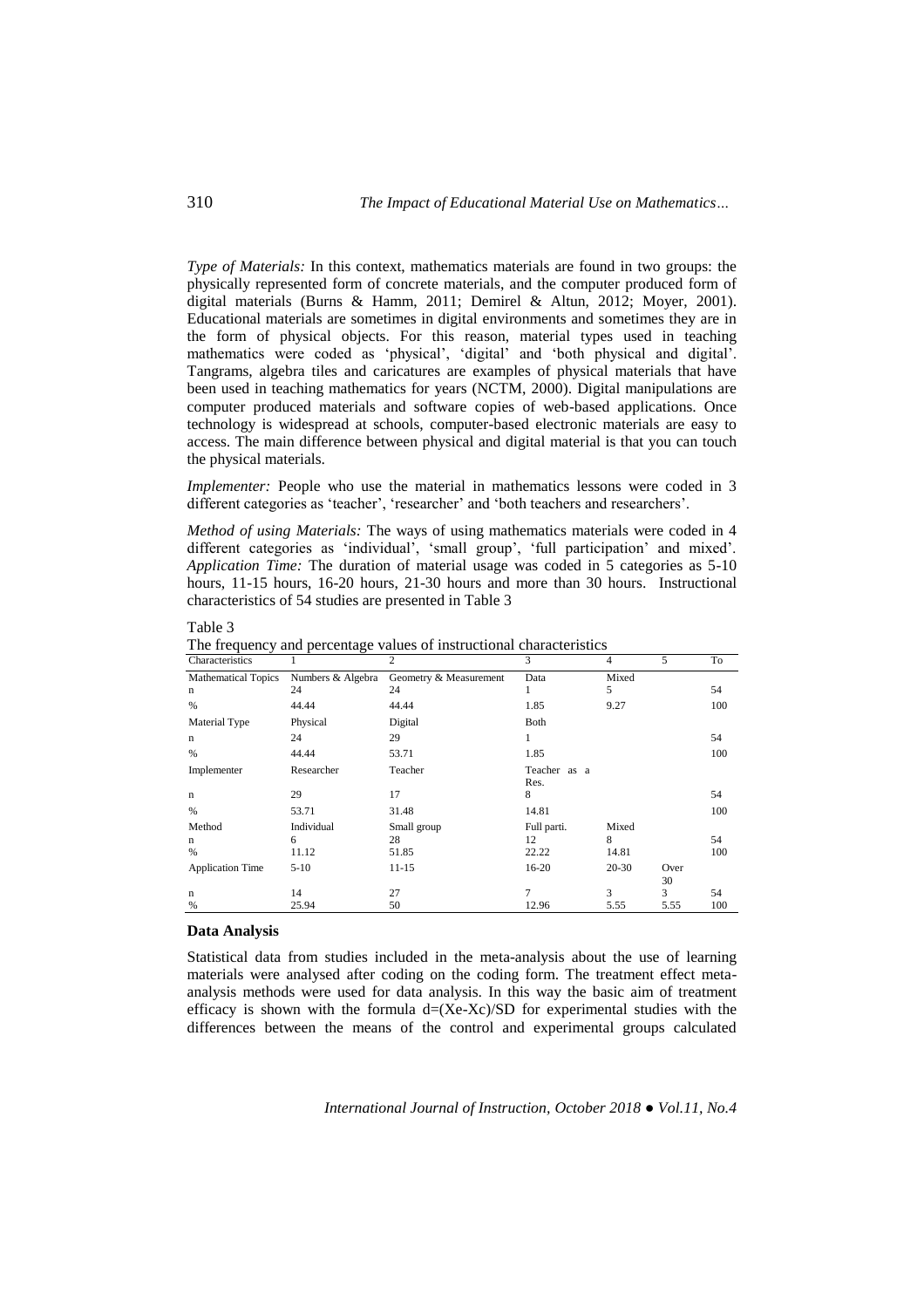## *Kul, Çelik & Aksu* 311

(Hunter and Schmidt 1990). The values related to the 58 effect sizes in this metaanalysis study were written on the coding form prepared with Microsoft Excel 2010. The numerical values obtained in the study were transformed into a standardized effect size to ensure equivalent measurements related to the standard deviations of each study (Hartzler 2000). Moreover, the type of the meta-analysis used determines the effect size (Kock 2009). A standardized effect size which is represented with 'd' or 'g' is used in the treatment effect (Şahin, 2005). In the present study, in order to calculate the effect size standardized mean difference "*Cohen's d*" was used. Therefore, this measure of effect size is frequently elucidated in studies examining the effect of a manipulated independent variable (e.g., materials vs. control) on a continuous dependent variable (e.g., achievement). When study statistics were not directly stated, Cohen's d values were computed with reported descriptive statistics or observed F or t statistics (Rosenthal 1984). In addition, the results were interpreted according to the effect size classification of Cohen (1998). In this meta-analysis study, each meta-analyzed study's effect size values and combined effect size were calculated and calculations on moderator variables and on publication bias were completed with the assistance of Comprehensive Meta-Analysis (CMA) Software v2.0.

### **Analysis of Moderator Variables**

The variables that might moderate the effects of teaching mathematics with materials were determined. For the investigation of methodological and instructional moderator variables that were determined, statistical analyses were carried out with Qb (Qbetween) values. In other words, Qb value was used in order to determine the significant differences between the moderator variables.

### **Publication Bias**

Publication bias is a widespread problem that should definitely be investigated in metaanalyses. As each method has strengths and weaknesses, different statistical methods should be used to detect publication bias and to identify to what extent that bias affects results (Üstün & Eryılmaz 2014). For this reason, more than one method was used to test for publication bias in this meta-analysis study. The funnel plot, Duval and Tweedie's trim and fill test and Rosenthal's fail safe N value were used to test publication bias. The funnel plot provides the effect estimations obtained from single research as a measure of the size or sensitivity of the study (Sterne et al. 2011). Duval and Tweedie's trim and fill test reveals possible missing studies in meta-analysis and was used to test this effect for the studies in this meta-analysis (Duval & Tweedie, 2000). Finally, Rosenthal's fail safe N value was obtained to determine how many studies are required to negate the studies included in the meta-analysis (Borenstei et al., 2009). As this meta-analysis included theses and articles, the difference between effect sizes of published and unpublished studies was examined. In this way, the publication bias was tested using several different methods. Firstly, the funnel plot method was used to detect publication biases. Figure 1 below illustrates the Funnel Plot for the studies included in the meta-analysis.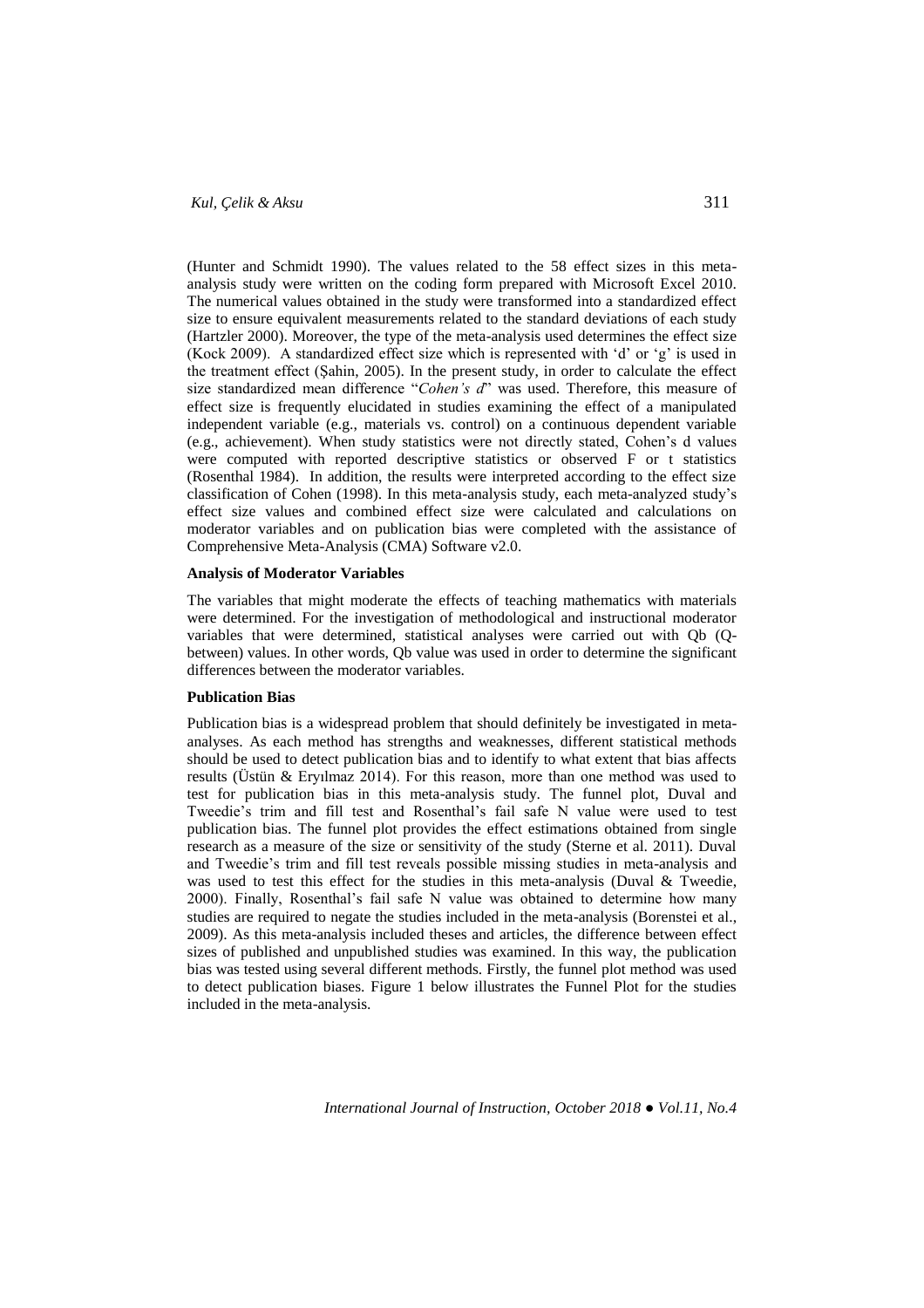

### Figure 1

Funnel plot of effect size related to publication bias

As shown in Figure 1, no publication bias is seen in the meta-analysis. When the funnel plot has an asymmetric distribution and severe skewness, it means that publication bias exists. Publication bias is clearly present especially when the skewness increases on a line that shows average effect sizes of studies at the bottom of the funnel plot (Çoğaltay et al., 2014). As such there is no extremely asymmetric distribution observed on Figure 1. As a result, it can be said that there is no publication bias for the studies included in the research. Although publication bias was not observed in this meta-analysis according to the Funnel Plot method, several other methods for detecting publication bias were also used. One of these methods is 'Duval &Tweedie's Trim and Fill' Test. Table 4 shows the results of 'Duval & Tweedie's Trim and Fill' test.

Table 4

Results of 'Duval& Tweedie's Trim and Fill' test

|                        | Excluding | Point Estimate | 95% Confidence Interval (CI) |             |         |
|------------------------|-----------|----------------|------------------------------|-------------|---------|
|                        | Study     |                | Lower bound                  | Upper bound |         |
| <b>Observed Values</b> |           | 1.047          | 0.844                        | 1.249       | 48.132  |
| Adjustment             |           | 1.047          | 0.844                        | 1.249       | 484.132 |
| Values                 |           |                |                              |             |         |

As can be seen from the table above, there is no significant difference between observed values and the values that are adjusted to eliminate the influence of publication bias. As a result there should be no missing data on the right and left sides of the central line and the studies to the right and left of this line should display a symmetric distribution. In addition to this test, In addition to this test, the Rosenthal' fail safe-N test was also implemented to investigate the publication bias of the studies included in the metaanalysis. Table 5 shows the results of the Rosenthal' fail safe-N test.

Table 5

| Classic fail-safe name                                  |         |
|---------------------------------------------------------|---------|
| Resistance of the Meta-Analysis versus Publication Bias |         |
| z-value                                                 | 27.220  |
| p-value                                                 | 0.000   |
| Alpha-value                                             | 0.050   |
| Alpha-value for z value                                 | 1.959   |
| N                                                       | 58      |
| p>the number of missing studies for the alpha result    | 1130.00 |

Examining the number of Rosenthal' Fail Safe-N as shown in Table 5, 1130 studies are needed to nullify the results of the meta-analysis. Additionally, the results of these 1130 studies should be in contrast with the results of this meta-analysis. Finally, another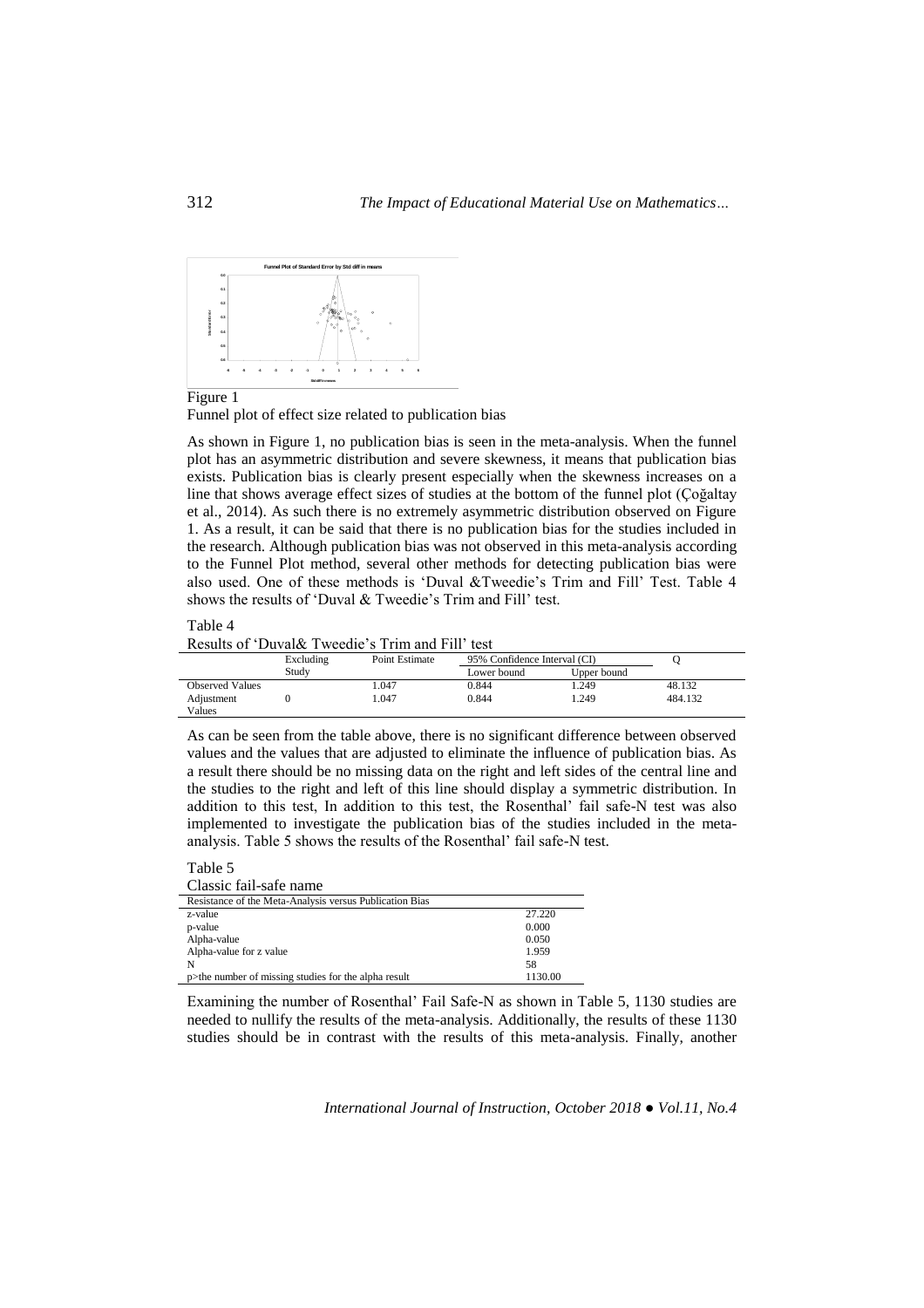analysis is included to test publication bias. The difference between the effect sizes of both published and unpublished studies should be examined.

### Table 6

Difference of effect sizes according to publication status (Publication Bias Analysis)

|               | n  | Average     |  |             | Effect 95% Confidence interval for effect size | Total Heterogeneity Value (Q) p |       |
|---------------|----|-------------|--|-------------|------------------------------------------------|---------------------------------|-------|
|               |    | size $(ES)$ |  | Lower limit | Upper limit                                    |                                 |       |
| Unpublished   | 45 | .116        |  | 0.866       | 1.367                                          |                                 |       |
| Published     |    | 0.790       |  | 0.542       | 1.038                                          |                                 |       |
| Total between |    |             |  |             |                                                | 3.289                           | 0.070 |

As seen in Table 6, there is no publication bias of published and unpublished studies observed. Considering the results of all these publication bias tests, it can be said that no publication bias exists in the meta-analysis results.

### **FINDINGS**

This research was carried out to investigate the effects of using materials in teaching mathematics on the academic achievement of students. Fifty-eight effect sizes from 54 studies were used in total and 3859 students participated in these studies. Of the students, 1923 were in control groups with 1936 of the students in study groups. Analyzing the homogeneity and heterogeneity statistics, it can be seen that the Q value is significant  $[Q = 484.132, p < 0.05]$ . This reveals that there is a high heterogeneity in the study (Cooper et al. 2009). Considering these results, the decision was made to use a random model in the study. Table 7 below provides average effect sizes of the studies included in the meta-analysis and their confidence intervals according to the randomeffect model.

### Table 7

Results related to random- effect model

| Model Type          |    |        | SE    | Total<br>Heterogeneity | Average<br>Effect size | 95 % Confidence interval for p<br>effect size |             |      |  |
|---------------------|----|--------|-------|------------------------|------------------------|-----------------------------------------------|-------------|------|--|
|                     |    |        |       | Value (O)              | (ES)                   | Lower bound                                   | Upper bound |      |  |
| Random-Effect Model | 58 | 10.134 | 0.103 | 48.132                 | .047                   | 0.845                                         | .250        | 0.00 |  |

The result of meta-analysis according to random-effect model shows that the average effect size is 1.047 ( $p<0.05$ ). This value presents the effect of using materials in mathematics lessons on the academic achievement of students and it is a positive and high effect according to Cohen (1998).

### **Effect Sizes related to Moderator Variables**

In this study instructional and methodological moderator variables were investigated to determine the effects of using materials on academic achievement. Moderator variables related to methodology are study type, study design, sample group that the study was conducted on and measurement tools for assessing academic achievement. On the other hand, instructional moderator variables are the variables that are related to material usage in classroom environment. Mathematics topics to be taught with the materials, type of the material used, people who applied the material, the method of using material and duration of material usage are the variables related to instruction. Results regarding the analysis of methodological variables are set out in Table 8.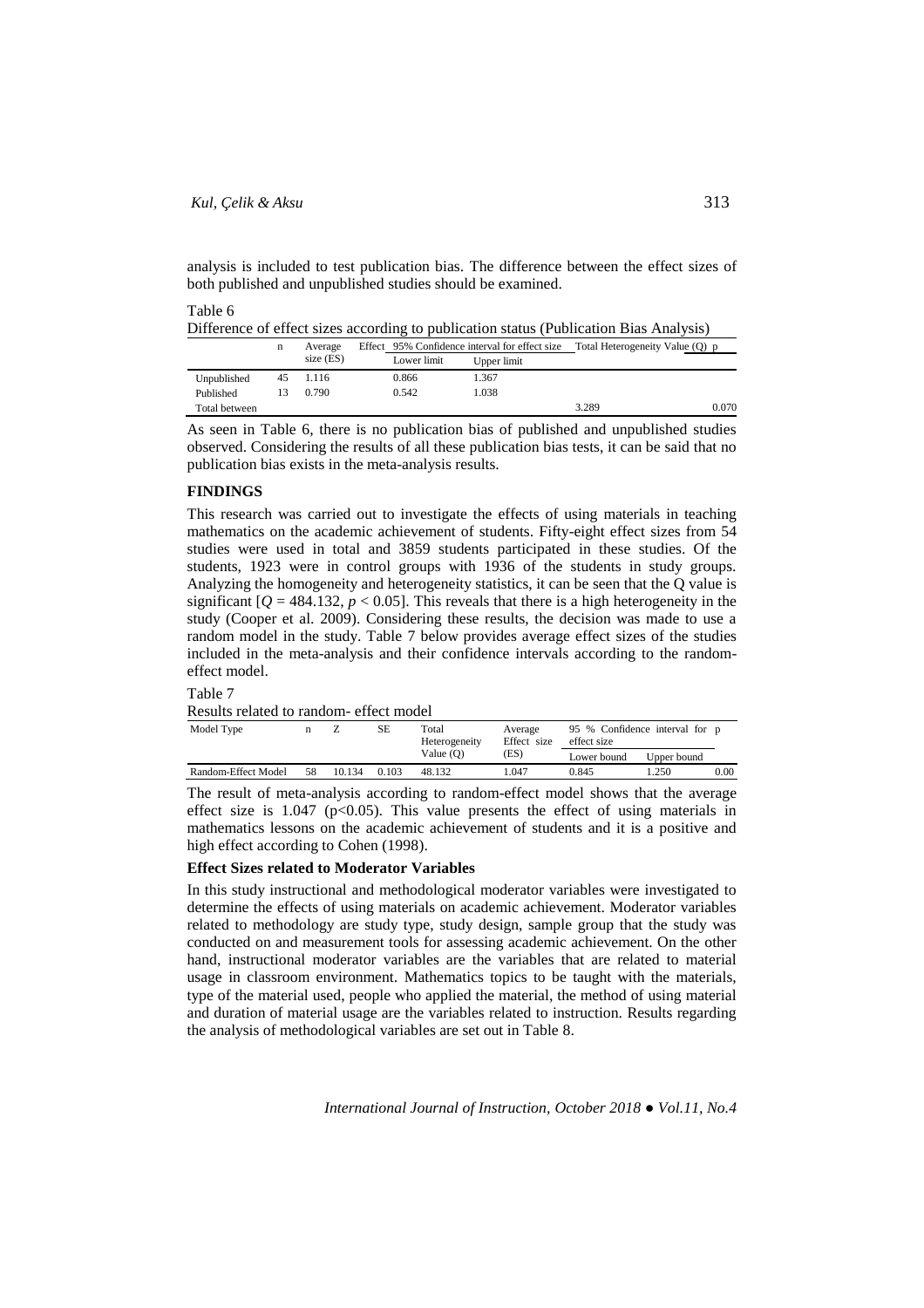| Results regarding the analysis of methodological moderator variable               |    |       |       |             |                               |       |       |  |  |
|-----------------------------------------------------------------------------------|----|-------|-------|-------------|-------------------------------|-------|-------|--|--|
| Moderator                                                                         | k  | d     | SE    |             | 95 % Confidence Interval (CI) | Qb    | p     |  |  |
|                                                                                   |    |       |       | Lower limit | Upper lim.                    |       |       |  |  |
| Study type                                                                        |    |       |       |             |                               | 3.569 | 0.168 |  |  |
| <b>Master Thesis</b>                                                              | 39 | 1.106 | 0.143 | 0.825       | 1.370                         |       |       |  |  |
| Doctoral Thesis                                                                   | 6  | 1.192 | 0.271 | 0.660       | 1.723                         |       |       |  |  |
| Article                                                                           | 13 | 0.790 | 0.127 | 0.542       | 1.038                         |       |       |  |  |
| Design                                                                            |    |       |       |             |                               | 2.638 | 0.104 |  |  |
| Experimental                                                                      | 35 | 0.896 | 0.097 | 0.705       | 1.087                         |       |       |  |  |
| Quasi-experimental                                                                | 23 | 1.281 | 0.216 | 0.857       | 1.705                         |       |       |  |  |
| Sample Group                                                                      |    |       |       |             |                               | 1.317 | 0.725 |  |  |
| Primary School                                                                    | 6  | 0.783 | 0.284 | 0.225       | 1.340                         |       |       |  |  |
| Middle School                                                                     | 34 | 1.027 | 0.128 | 0.775       | 1.278                         |       |       |  |  |
| High School                                                                       | 12 | 1.193 | 0.226 | 0.751       | 1.635                         |       |       |  |  |
| University                                                                        | 6  | 1.123 | 0.466 | 0.209       | 2.037                         |       |       |  |  |
| Measurement tool                                                                  |    |       |       |             |                               | 1.381 | 0.240 |  |  |
| Developed by researchers                                                          | 50 | 1.092 | 0.114 | 0.869       | 1.315                         |       |       |  |  |
| Ready instrument used before                                                      | 8  | 0.777 | 0.243 | 0.300       | 1.253                         |       |       |  |  |
| Note. $p < 0.05$ , d=Effect Size; SE= Standard Error; Qb = Q value between groups |    |       |       |             |                               |       |       |  |  |

It can be seen from the data in Table 8 that study type is not a significant moderator

variable for academic achievement  $[Ob = 3,569, p > 0.05]$ . In other words, the form of the study, i.e., a master, doctoral thesis or article, does not change its average size effect on academic performance. Similarly, study design is not a significant moderator variable  $[Qb = 2.638, p > 0.05]$ . So, the design of the study as true experimental or quasiexperimental does not change its average size effect on academic performance. Moreover, sample size does not have a moderator role in academic achievement of the students  $[Qb = 1.317 \ p > 0.05]$ . In other words, whether the study was conducted in primary, middle, high school or university does not vary the value of average effect size. Another variable analyzed for its moderating effect was measurement tool and it was found that this variable is not a significant moderator for achievement  $[Qb = 1.381, p >$ 0.05]. So, using a measurement tool developed by the researcher or using an instrument used before in other studies in the literature to assess academic achievement does not change the value of average effect size. Results related to instructional moderators for the effect of teaching mathematics with materials on academic achievement of students are shown in Table 9.

| ш |  |
|---|--|
|---|--|

Results regarding the analysis of instructional moderator variables

| Moderator           | K  | đ        | SE    | 95 % Confidence Interval (CI) |          | Qb     | p     |
|---------------------|----|----------|-------|-------------------------------|----------|--------|-------|
|                     |    |          |       | Lower 1.                      | Upper 1. |        |       |
| Mathematical topic  |    |          |       |                               |          | 17.498 | 0.001 |
| Numbers and Algebra | 26 | 0.967    | 0.126 | 0.721                         | 1.214    |        |       |
| Geometry and        | 25 | 1.258    | 0.187 | 0.892                         | 1.624    |        |       |
| Measurement         |    |          |       |                               |          |        |       |
| Data, counting and  |    | $-0.325$ | 0.336 | $-0.984$                      | 0.333    |        |       |
| probability         |    |          |       |                               |          |        |       |
| Mixed               | 6  | 0.769    | 0.257 | 0.265                         | 1.273    |        |       |
| Type of Materials   |    |          |       |                               |          | 12.224 | 0.002 |
| Physical            | 24 | 0.943    | 0.138 | 0.673                         | 1.213    |        |       |
| Digital             | 33 | 1.076    | 0.149 | 0.785                         | 1.368    |        |       |

*International Journal of Instruction, October 2018 ● Vol.11, No.4*

Table 8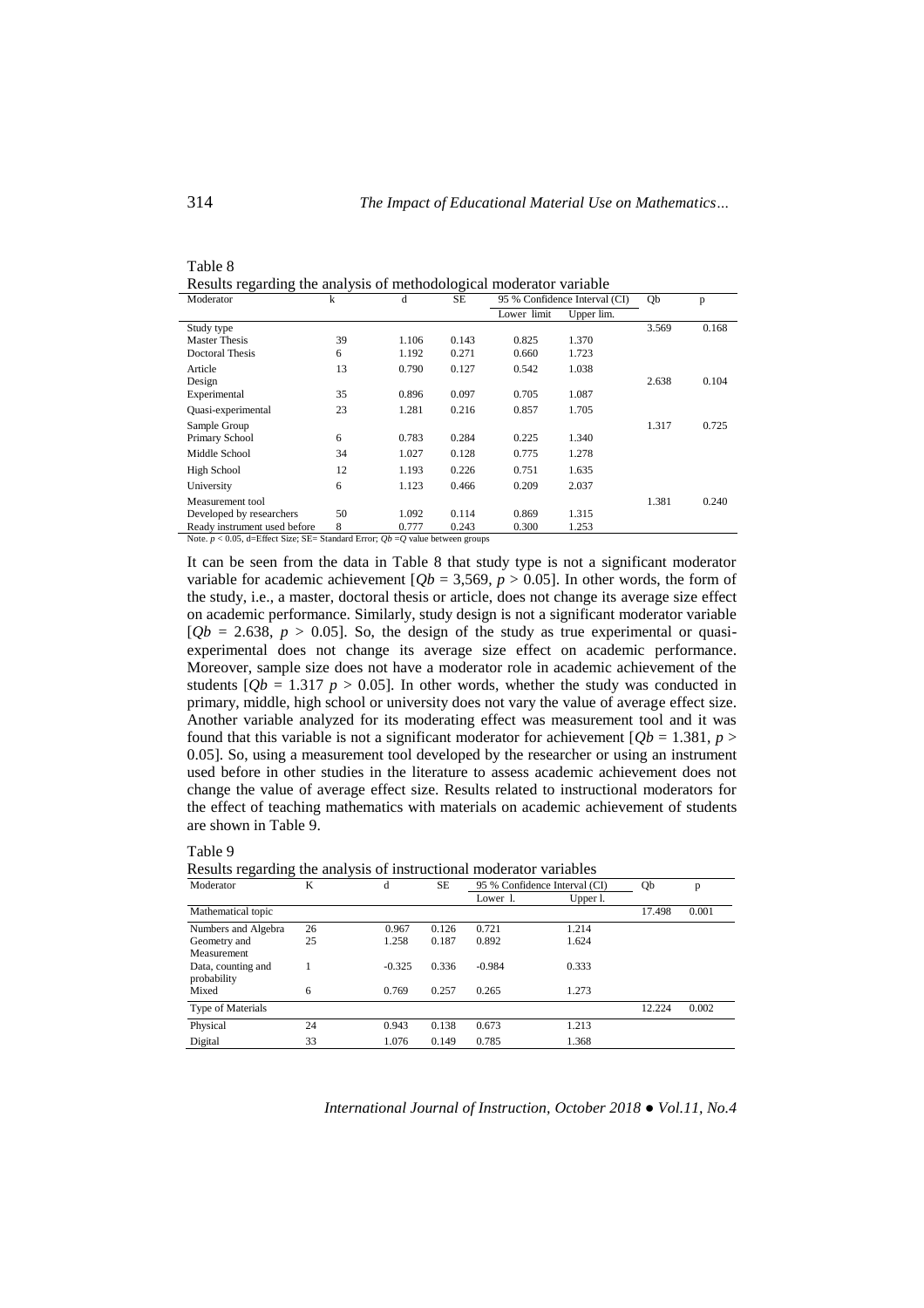## *Kul, Çelik & Aksu* 315

| Both                    | 1  | 2.222 | 0.340 | 1.556 | 2.889 |        |       |
|-------------------------|----|-------|-------|-------|-------|--------|-------|
| Implementer             |    |       |       |       |       | 4.671  | 0.097 |
| Researcher              | 32 | 1.206 | 0.154 | 0.904 | 1.508 |        |       |
| Teacher                 | 18 | 0.974 | 0.177 | 0.686 | 1.262 |        |       |
| Researcher as a         | 8  | 0.579 | 0.249 | 0.090 | 1.067 |        |       |
| Teacher                 |    |       |       |       |       |        |       |
| Method                  |    |       |       |       |       | 5.166  | 0.160 |
| Individual              | 6  | 1.083 | 0.265 | 0.564 | 1.602 |        |       |
| Small group             | 31 | 1.090 | 0.131 | 0.834 | 1.346 |        |       |
| Full participation      | 12 | 0.708 | 0.137 | 0.440 | 0.975 |        |       |
| Mixed                   | 9  | 1.325 | 0.469 | 0.405 | 2.244 |        |       |
| <b>Application Time</b> |    |       |       |       |       | 19.404 | 0.001 |
| $5-10$ hours            | 15 | 1.043 | 0.192 | 0.666 | 1.420 |        |       |
| $11-15$ hours           | 28 | 0.913 | 0.115 | 0.687 | 1.138 |        |       |
| $16-20$ hours           | 9  | 1.782 | 0.425 | 0.949 | 2.615 |        |       |
| $21-30$ hours           | 3  | 0.304 | 0.147 | 0.016 | 0.591 |        |       |
| More than<br>30 hours   | 3  | 0.724 | 0.174 | 0.382 | 1.066 |        |       |

Note. *p* < 0.05, d=Effect Size; SE= Standard Error; *Qb: Q* value between groups

As shown in table above, 'mathematical topics' is a significant moderator variable for academic achievement  $[Ob = 17.498, p < 0.05]$ . In other words, the topics 'numbers and algebra', 'geometry and measurement', 'data', 'counting' or a mixture of all these topics significantly affect the average size effect on academic achievement. In the studies where geometry and measurement are taught during the experiment, the effect sizes are high and significant [k=25, d=1.258 95% CI (0.892;1.624),*p* < 0.05]. Similarly, type of the materials used in mathematics lessons has a significant moderator effect  $[Qb =$ 12.224, *p* < 0.05]. So, teaching mathematics either with physical or digital or both types of materials changes the size of the effect on academic achievement. In studies where both physical and digital materials are used for teaching, effect sizes are high and significant [k=1, d= 2.222, 95% CI (1.556, 2.889), *p* < 0.05]. However, when the moderator role is investigated, the other variable of person applying the material in mathematic lessons does not appear to have a moderating role  $[Ob = 4.671, p > 0.05]$ . In other words, whether the person using the material was the researcher, teacher or both together did not change the mean effect size on academic achievement. Moreover, it was determined that the method of using the material does not have a significant moderator effect  $[Qb = 5.166, p > 0.05]$ . This means that whether the material is applied to individual students, students in small groups or to all students in the classroom that is to say with full participation does not change the average effect size value. The last variable investigated for its moderating effect is the duration of material application. According to the results, duration of material application is a significant moderator variable  $[Qb = 19.404, p < 0.05]$ . The effect of teaching mathematics with materials on achievement in mathematics changes according to application time. Using the material for 5-10 hours or 11-15 hours or 16-20 hours, 21-30 hours or for more than 30 hours all have moderating role for academic achievement of students. In studies where the materials are applied for 15-20 hours, effect sizes are high and significant [k=9, d= 1.782, 95% CI (0.949, 2.615), *p* < 0.05].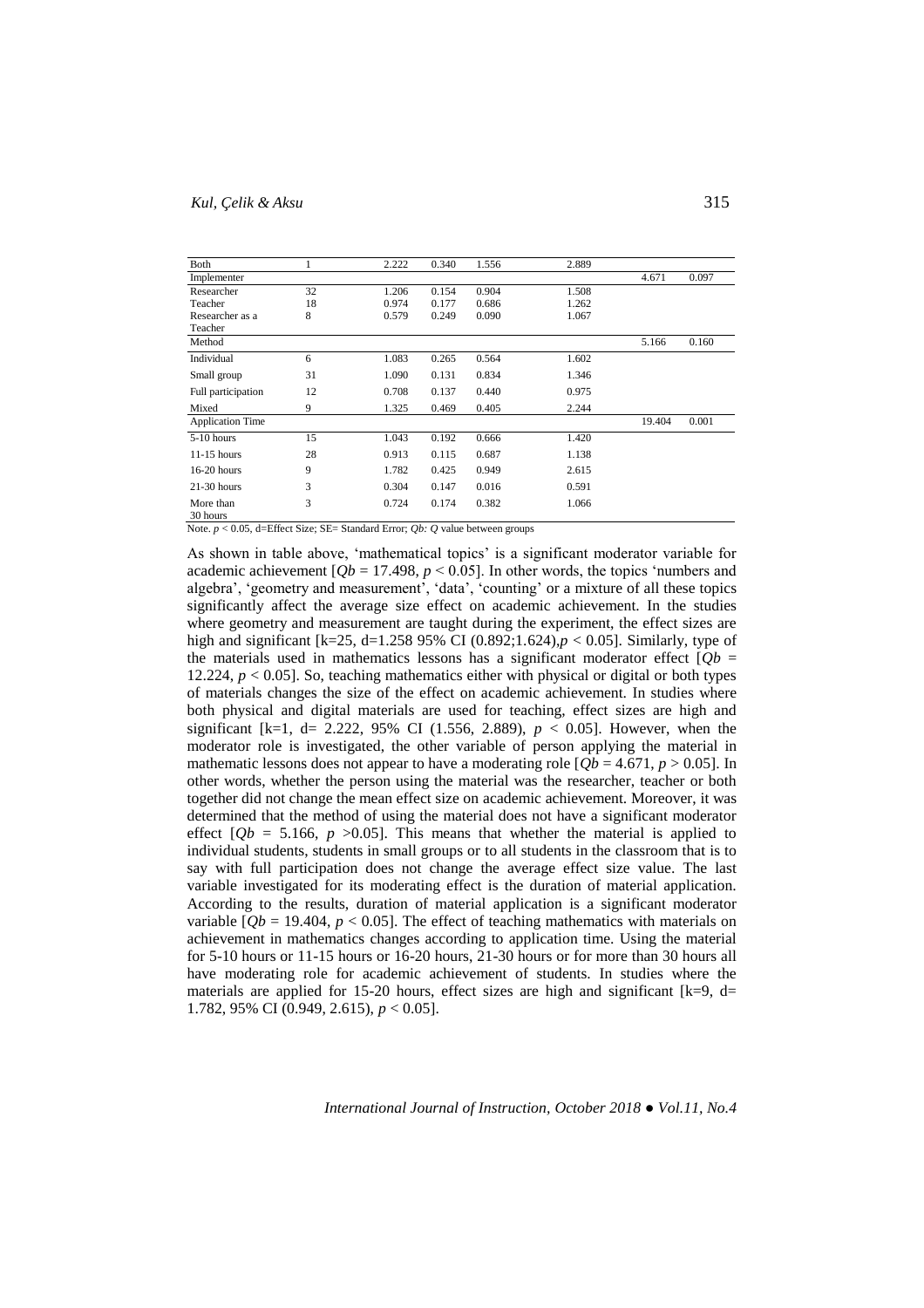### **DISCUSSION**

The aim of this meta-analytic review is to explore the effect of teaching mathematics with instructional materials as compared to traditional teaching approaches. In line with the aim of the research, 54 studies were included in the meta-analysis and 58 effect sizes were calculated from these researches.58 effects sizes of 54 individual studies were included in analysis. The effect size value, that is to say, the effect of using materials in mathematics lessons on academic achievement was found as a positive and high according to Cohen (1998). The aim of this meta-analytic review is to explore the effect of teaching mathematics with instructional materials compared to traditional teaching approaches. In line with the aim of the research, 54 studies were included in the metaanalysis and 58 effect sizes were calculated from these researches. Fifty-eight effects sizes from 54 individual studies were included in the analysis. The effect size value, that is to say the effect of using materials in mathematics lessons on academic achievement, was found to be positive and high according to Cohen (1998). Similarly a meta-analysis study researching the effect of the use of material on academic achievement in geography lessons found a positive and large effect size (Sezer & İner, 2017). Additionally, a study researching the effect of material use in the classroom on academic achievement in all lessons calculated a positive and large level of effect size (Kablan et al., 2013). In this study of the effect of the use of material on academic achievement in mathematics lessons, the effect size was calculated as positive and large, according to Cohen (1998). In other words, the academic achievement of students who use material in mathematics lessons is higher compared to situations without material use. The results of the research are consistent with the results of the studies by Olkun (2003), Clements, (1999) Suydam and Higgins (1977) on the effect of educational materials use on academic achievement in mathematics lessons. When meta-analysis studies on the use of material on academic achievement, especially in mathematics education, are investigated, similar to this research, the use of material was identified to be effective on academic achievement. For instance, in 1989 Sowell conducted a meta-analysis of 60 studies that compared the learning environment in which materials were used with learning environments in which no material was used. As a result of his meta-analysis, Sowell (1989) showed that students who learnt in the environments where educational materials were applied were more successful than other students who learnt in environments with no instructional materials. Moreover, a meta-analysis on the use of materials in mathematics education found an effect of physical material on academic achievement (Carbonneau et al. 2013). Additionally, an effect was found of another material type, digital material, on academic achievement in mathematics education (Moyer-Packenham & Westenskow, 2013). All in all, the present study demonstrates that the computed effect size related to the effect of using educational materials in mathematics education on academic achievement of students is high. When all these results are taken into consideration, it is confirmed that using educational materials in mathematics lessons has positive effects on student learning compared to classrooms in which no materials are used (Aburime, 2007; Clements, 1999; Gürbüz, 2010; Ojose & Sexton, 2009; Manches et al., 2010; Olkun, 2003).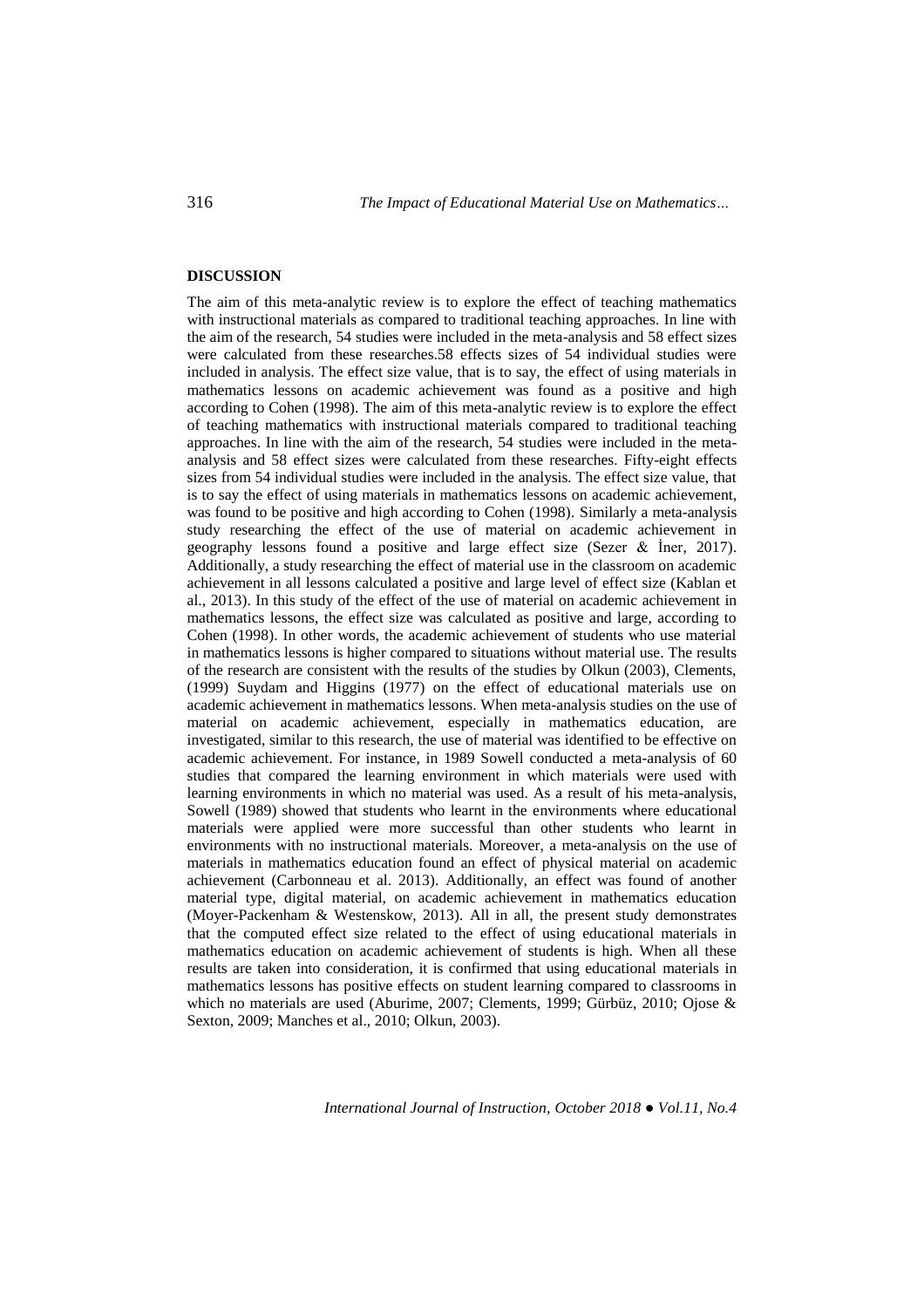## *Kul, Çelik & Aksu* 317

Another finding of the current meta-analysis is that moderator variables related to methodological characteristics have no significant moderating effect. Study type, that is to say the design of the study as true experimental or quasi-experimental, does not change its average size effect on academic achievement. This outcome is contrary to that of Carbonneau et al*.* (2013) who found a significant difference between the study designs. The results of their study showed that effect sizes of quasi-experimental studies were higher than the effect sizes of experimental studies. This contrast can be explained because the mathematical learning-teaching processes, which are designed as an experimental and semi-experimental studies which are different from each other. The present meta-analysis shows that different grade levels of students do not change the size of the effect on academic achievement. This result is similar to the results of the study by Kablan et al*.* (2013). Their study demonstrates that effect sizes do not vary by the grade levels. Another methodological variable investigated for its moderating role in present study is 'measurement tool'. According to the results, this variable is not a significant moderator. So, for the aim of assessing academic achievement, using a measurement tool prepared by the researcher of that study or an instrument developed in other studies does not change the size of the effect on academic achievement. The last finding of the current study is that the variables related to instructional characteristics have significant moderating effect on academic achievement of students. These variables, related to instruction, are mathematical topics, type of materials, and application time. Significant differences were found between these variables. Effect sizes of the mathematical topic 'geometry and measurement'  $(d=1.313)$  are higher than the effect sizes of other mathematical topics. Similarly, Carbonneau et al. (2013) also found that effect sizes of mathematical topics varied, but the effect size of the topic 'fractions' was found to be higher than the effect sizes of other mathematics topics. According to the results of studies carried out in Turkey, we infer that using materials for teaching geometry has more positive effects on academic achievement of students compared to other mathematics topics.

Another instructional variable 'material type', in other words using a physical or a digital material or using both, influences the average size effect on academic achievement. In studies that use both physical and digital materials, effect sizes are significant and high. However, this finding is contrary to a previous meta-analysis conducted by Kablan et al. (2013) about using materials in different courses. They found no significant differences among effect sizes of variables regarding different material types. These different study results related to material type may help us understand that using different material types in mathematics education is quite important for the academic achievement of students. In true experimental and quasi-experimental studies, researchers or teachers may implement the tests or materials to the experimental or control group and topics may be taught by different teachers. All these issues can affect academic achievement of students. Moreover, the level of classroom management skills of the researchers and whether they have enough experience for classroom management or not may affect the results. On the other hand, when only the researcher manages the implementation process, teaching and learning activities are carried out as they should be (Ural & Bümen, 2016). In this current study, 'implementer' was analyzed as a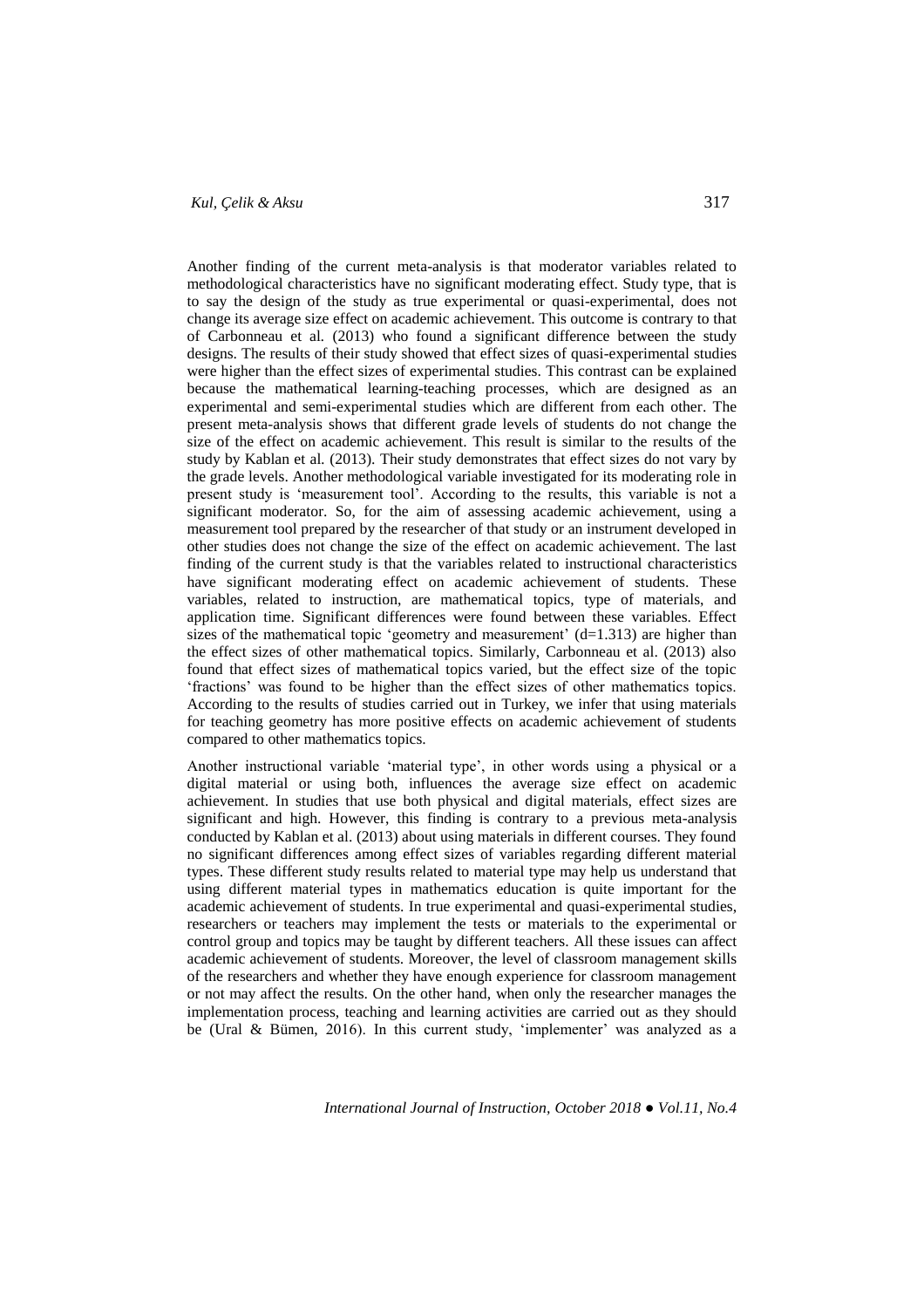moderator variable and it was found that the effect size on academic achievement did not change when the educational material was used by the researcher or the teacher or by both. In his study, Sowell (1989) found that using materials for a long time had positive effects on student success. However, in the present study using materials in mathematics lessons for 16-20 hours had higher effect size compared to other durations of material use.

## **CONCLUSION**

From past to present, the effects of teaching mathematics with materials on student achievement were analyzed and different results were found. The results of the present meta-analysis show that using instructional materials have high effects on mathematics achievement according to a random effect model. Moreover, the effect size does not change according to methodological characteristics but it varies mostly due to the instructional characteristics. Physical and digital materials are found to be more effective in mathematics achievement compared to other types of materials. As a result, instructional characteristics should be taken into consideration while designing learning environments. According to the results of meta-analysis conducted for this research, using materials has strong effects on mathematics achievement. Meta-analysis studies give general results about studies that are combined together but they do not explain the reason for the issues focused on in these studies (Çelik, 2013). However, the limitations of the study and recommendations for further research are provided. The first limitation of the present study is that the studies included in the meta-analysis are experimental studies. So, limitations arising from the nature of experimental research should be taken into consideration when results are analyzed and interpreted. For example, the study group can be exposed to a more positive effect called the Hawthorne Effect compared to the control group (Adair et al., 1989). Moreover, this meta-analysis investigates the effect of using materials in mathematics courses only on academic achievement, but further research can be carried out to investigate the relationship between using materials and several other dependent variables (for example; attitude, interest, anxiety…etc.). Another limitation of this research is that it includes only national studies. Studies that are carried out in Turkey are analyzed because it may provide relevant information for researchers, policy makers, and teachers to comprehend the results of the findings and offer suggestions for the mathematics education policy in Turkey. Researchers will be able to better direct their own work with knowledge of the variables that affect the use of materials in mathematics. Thus, in using mathematics lesson teaching material, it is thought that they will be aware of the variables that researchers should consider. For example, in this study, the use of material was found to affect mathematical success in favor of digital material use. However, factors that influence the use of material in mathematics may be different in countries that have achieved success in overcoming mathematics in international exams such as TIMMS and PISA. For this reason, a national assessment can be made in these countries, where the effect of material use on mathematics lessons on academic achievement differs in terms of different moderator variables. Similarly, a larger meta-analysis that includes different international studies carried out in other countries can be conducted to compare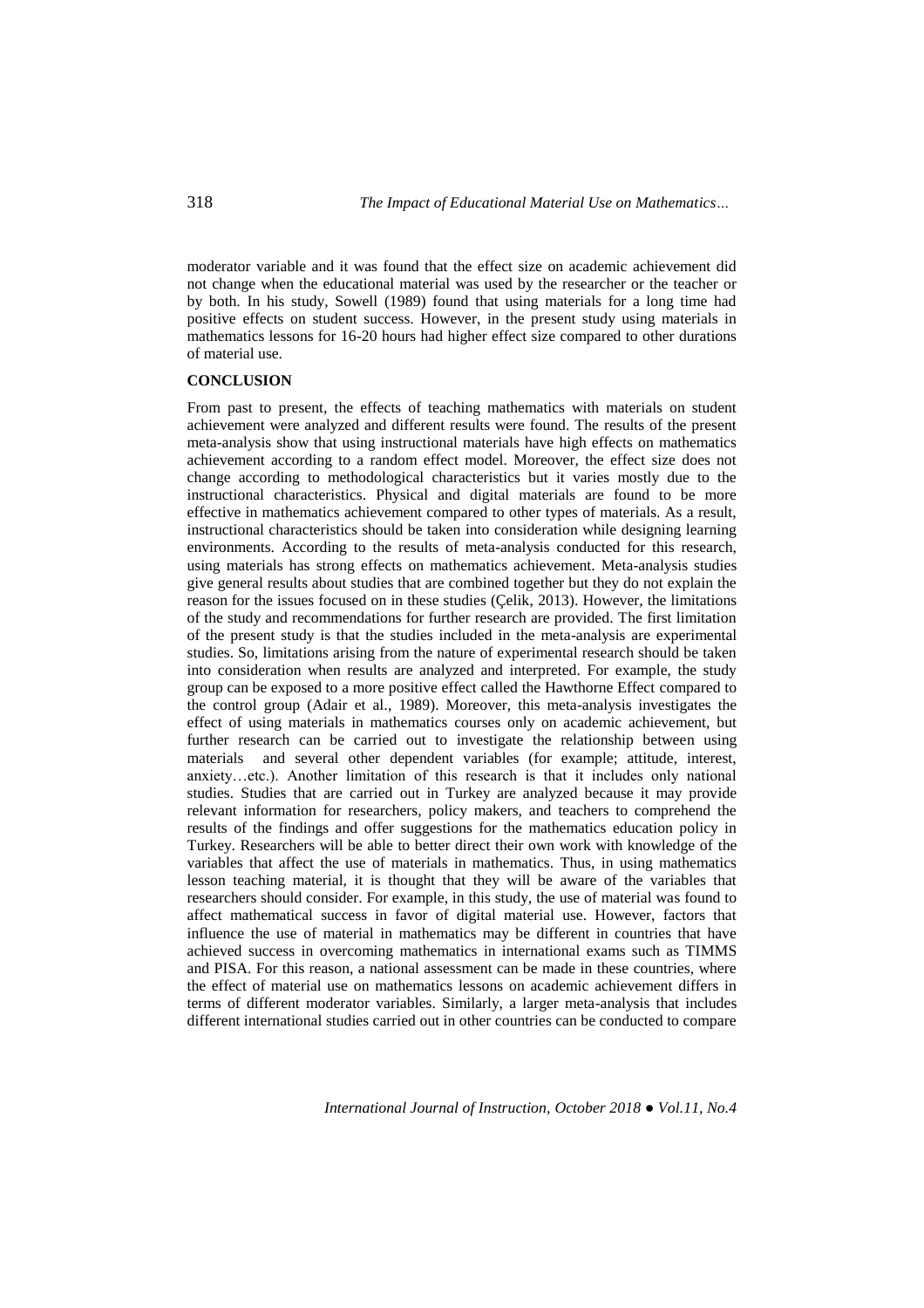the effect of using materials in mathematics courses on the academic achievement of students.

### **REFERENCES**

#### **Note: References marked with an asteriks indicate studies included in the meta-analysis**

Aburime, F. E. (2007). How manipulatives affect the mathematics achievement of students in Nigerian schools. *Educational Research Quarterly, 31*(1), 3-16.

\*Akbay, M. (2015). *Effect of designing in digital game environment with a constructionist approach, on geometry achievement, self-efficacy and spatial ability of high school students* (Unpublished master thesis). Atatürk University, Erzurum, Turkey.

\*Akçayır, M. (2011). *The effect of using manipulatives in mathematics lesson upon students' motivation, academic success and attitudes* (Unpublished master thesis). Gazi University, Turkey.

\*Akkaya, R. (2006). *The effectiveness of activity based approach in overcoming misconception in the field of learning algebra appeared among the sixth year students* (Unpublished master thesis). Abant İzzet Baysal University, Bolu, Turkey.

Apperson, J. M., Laws, E. L., & Scepansky, J. A. (2006). The impact of presentation graphics on students' experience in the classroom. *Computers and Education, 47*(1), 116-126.

\*Arıcı, S. (2012). *The effect of origami-based instruction on spatial visualization, geometry achievement and geometric reasoning of tenth-grade students* (Unpublished master thesis). Bogazici University, Istanbul, Turkey.

Baki, A. (2002). *Öğrenen ve öğretenler için bilgisayar destekli matematik* [Computer-supported mathematics education for teachers and learners]. İstanbul, Turkey. BİTAV-Ceren Publishing.

\*Baki, A., & Özpınar, İ. (2007). The effects of logo-assisted geometry teaching material on students' academic achievement and students' views on implementation. *Cukurova University Journal of Educational Faculty*, *34*(3), 153-163

Baki, A., & Çakıroğlu, Ü. (2010). Learning objects in high school mathematics classrooms: Implementation and Evaluation. *Computers and Education, 55*(4), 1459-1469.

Başol-Göçmen, G. (2004). A general revision of meta-analysis. *Sakarya University Journal of Education Faculty, 7*, 186-192.

\*Bilen, Ö. (2016). *Investigation of the Cognitive and Affective Effects of E-Worksheets on Secondary School Students* (Unpublished doctoral thesis). Atatürk University, Erzurum, Turkey.

Billstein, R., Libeskind, S., & Lott, J. W. (2009). *A problem solving approach to mathematics: For elementary school teachers*. Boston, MA: Addison Wesley.

Borenstein, M., Hedges, L. V., Higgins, J. P. T., & Rothstein, H. R. (2009). *Introduction to Meta-Analysis*. West Sussex: John Wiley & Sons Ltd.

Bozkurt, A., & Akalın, S. (2010). The importance of material development and use in mathematics education and the role of the teacher. *Dumlupınar University Journal of Faculty of Education 27*, 47-56.

Burns, B.A., & Hamm, E. H (2011). A comparison of concrete and virtual manipulative use in third and fourth grade mathematics. *School Science and Mathematics, 111*(6), 256-261.

Carbonneau, K. J., Marley, S. C., & Selig, J. P. (2013). A meta-analysis of the efficacy of teaching mathematics with concrete manipulatives. *Journal of Educational Psychology, 105*(2), 380-400. DOI: 10.1037/a0031084.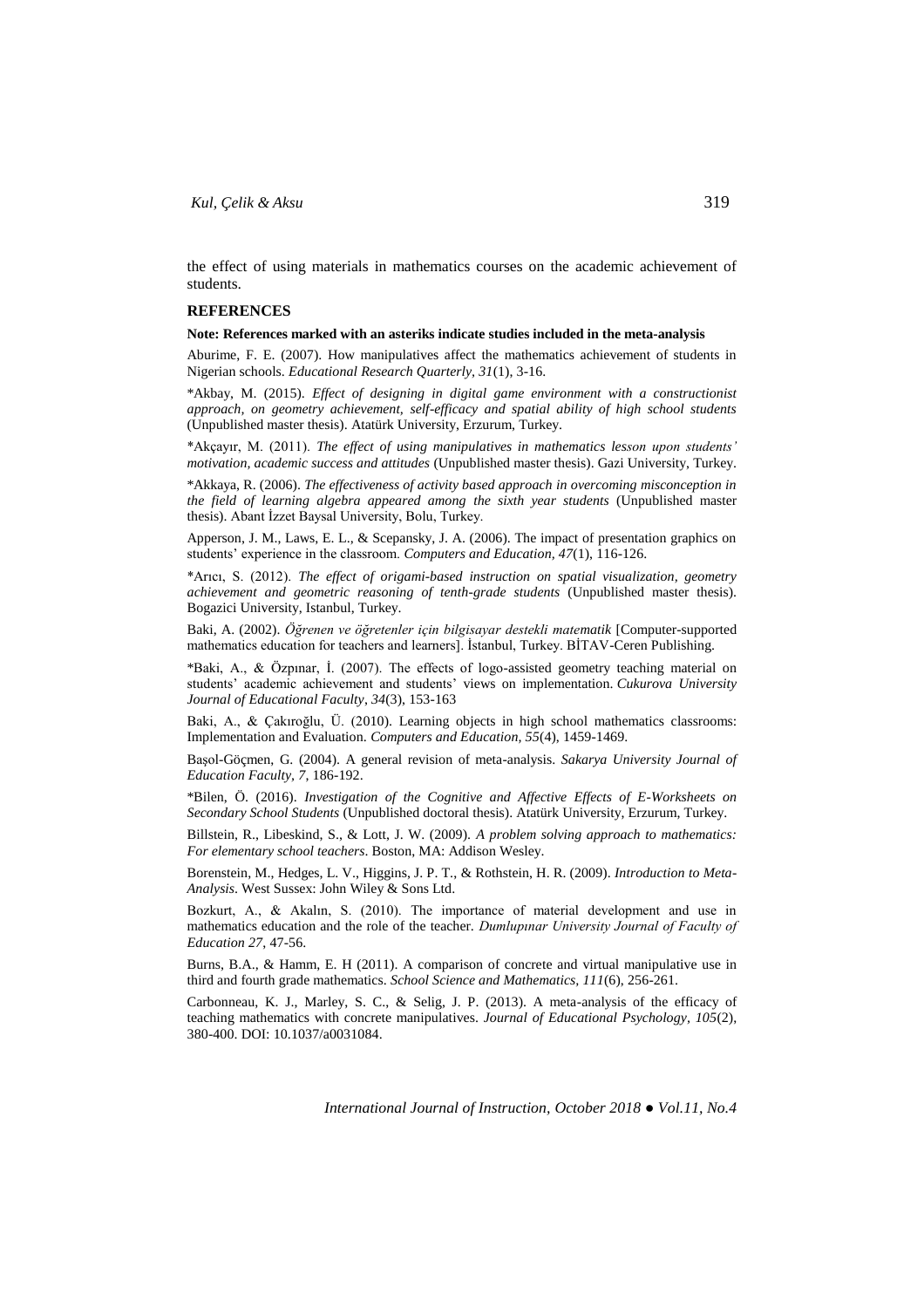Clements, D. H. (1999). Concrete manipulatives, concrete ideas. *Contemporary Issues in Early Childhood, 1*(1), 45-60.

Cohen, J. (1988). *Statistical power analysis for the behavioral sciences*. Lawrence Erlbaum Associates: London.

Cooper, H. M., Hedges, L. V., Valentine, J., & Hedges, L. V. (Ed.) (2009). *The Handbook of Research Synthesis and meta-analysis.* New York: The Russell Sage Foundation.

Çoğaltay, N., Karadağ, E., & Öztekin, Ö. (2014). The effect of school principals' transformational leadership behaviors on teachers' organizational commitment: a meta-analysis study. *Educational Administration: Theory and Practice, 20*(4), 483-500. doi: 10.14527/kuey.2014.019

Demir, S., & Başol, G. (2014). Effectiveness of computer-assisted mathematics education (CAME) over academic achievement: A meta-analysis study. *Educational Sciences: Theory & Practice, 14* (5). pp. 2026–2035.

Demirel, Ö., & Altun, E. (2012). *Öğretim teknolojileri ve materyal tasarımı* [educational technology and Material design]. Ankara: Pegem Akademi Yayıncılık.

\*Dereli, M. (2007). *The effects of teaching the integers subject by cartoon to the students' mathematical success* (Unpublished master thesis). Marmara University, Istanbul, Turkey.

Dienes, Z. P. (1973). *Mathematics through the senses, games, dance, and art*. Windsor, UK: The National Foundation for Educational Research Publishing Company Ltd.

\*Dinçer, K.S. (2015). *Using concept maps in mathematics: the effects on students' mathematical power* (Unpublished master thesis) Yıldız Technical University, Istanbul, Turkey.

Duval, S., & Tweedie, R. (2000). Trim and fill: A simple funnel-plot-based method of testing and adjusting for publication bias in meta-analysis. *Biometrics, 56*(2), 455-463.

\*Egelioğlu, C. H. (2008). *Computer based education has an influence on success and epistemological belief in teaching of sub-learning zones of transformation geometry and areas of quadrangle zones* (Unpublished master thesis). Marmara University, Istanbul, Turkey.

\*Emlek, B. (2007). *Computer aided teaching trigonometry using dynamic modelling* (Unpublished master thesis). Selcuk University, Konya, Turkey.

\*Enki, K. (2014). *Effects of using manipulatives on seventh grade students' achievement in transformation geometry and orthogonal views of geometric figures* (Unpublished master thesis). Middle East technical university, Ankara, Turkey.

\*Erşen, N.A. (2014). *The effect of mathematics teaching supported with material on 6th student success, attitude, concern and permanency of learning* (Unpublished master thesis). Fırat University, Elazığ, Turkey.

\*Gelibolu, F.M. (2008). *Evaluation of application of computer based materials developed in realistic mathematics approach in 9th grade mathematics lessons*. Unpublished master thesis, Ege University, İzmir, Turkey.

\*Genç, G., & Öksüz, C. (2016). Teaching 5th grades polygon and quadrilateral subjects through dynamic mathematic software. *Kastamonu Education Journal, 24*(3), 1551-1566.

Glass, G. (1976). Primary, secondary and meta-analysis of research. Retrieved September 9, 2016, from<http://www.gvglass.info/papers/primary.pdf> .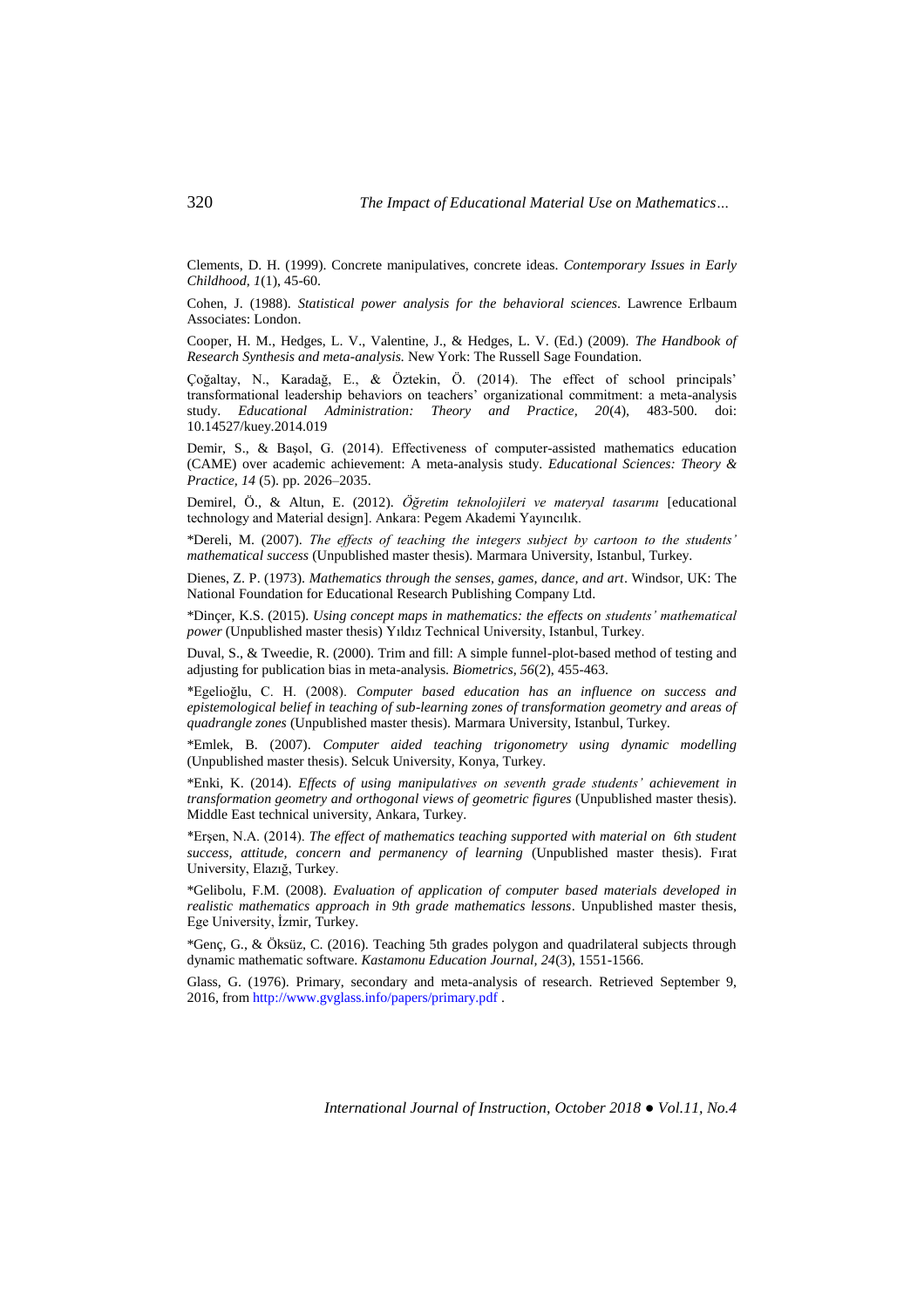\*Günay, R. (2013). *The effect of different organization of activity based learning content on seventh grade mathematics achievement* (Unpublished master thesis). Kocaeli University, Kocaeli, Turkey.

\*Güngör, S. (2005). *Examining the effects of preparing portfolio and hands on materials which is based on the constructivist approach, on students in instructing triangles subject in geometry lesson* (Unpublished master thesis). Zonguldak Karaelmas University, Turkey.

Gürbüz, R. (2010). The effect of activity-based instruction on conceptual development of seventh grade students in probability. *International Journal of Mathematical Education in Science and Technology, 41*(6), 743–767.

Hartzler, D. S. (2000). *A meta- analysis of studies conducted on ıntegrated curriculum program sand their effects on student achievement* (Unpublished doctoral thesis). Indiana University.

\*Helvacı, T.B. (2010). *Computer-aided instruction, elementary 6th grade students' mathematics achievement and attitudes in polygons effects topics* (Unpublished master thesis). Marmara University, Istanbul, Turkey.

Hunter, J.E., & Schmidt, F. L. (1990). *Methods of meta-analysis: Correcting error and bias in research findings.* Sage Publications: London.

İnel, Y., & Sezer, A. (2017). The effect of the usage of instructional materials on student achievement in teaching geography: a meta-analytic study. *Journal of History Culture and Art Research*, *6*(3), 473-491.

\*Kablan, Z. (2010). The effect of using exercise-based computer games during the process of learning on academic achievement among education majors. *Educational Sciences: Theory & Practice, 10*(1), 335-364,

Kablan, Z.,Topan, B. & Erkan, B. (2013). The effectiveness level of material use in classroom instruction: a meta-analysis study. *Educational Sciences: Theory & Practice, 13*(3), 1629-1644.

Karakırık, E., & Aydın, E. (2016). *Matematik nesneleri ve sanal manupulatifler*. [Learning objects and virtual manipulatives] Doğan, M ve Karakırık, E. (Ed.). Matematik Eğitiminde Teknoloji Kullanımı (2.Baskı) (p.27-46). Ankara. Nobel-Atlas Yayıncılık.

\*Kocaman, B.N. (2015). *Effect of instruction with manipulatives to mathematics success of 11th grade students (*Unpublished master thesis). Yıldız Technical University, Istanbul, Turkey.

\*Koğ, U. O. (2012). *The effect of teaching mathematics with visualization approach on students' cognitive and affective development* (Unpublished doctoral thesis). Dokuz Eylül University, İzmir, Turkey.

\*Konak, Ö. (2009). The effect of group evaluation with bingo cards and worksheets in primary school grade 6th mathematics lesson based on cooperative algebra teaching to students' academic achievement and learning permanency (*Unpublished master thesis*). Yıldız Technical University, Istanbul, Turkey.

\*Körükcü, E. (2008). *The effect of learning integers using visual materials on 6th grade students' success in mathematics* (Unpublished master thesis). Marmara University, Istanbul, Turkey.

\*Kurak, Y. (2009). *The effects of using dynamic geometry software on students' understanding levels of transformation geometry and their academic successes* (Unpublished master thesis, Karadeniz Technical University). Trabzon, Turkey.

\*Kutluca, T. (2009). *Evaluation of a computer assisted learning environment designed for the subject of quadratic functions* (Unpublished master thesis). Karadeniz Technical University, Trabzon, Turkey.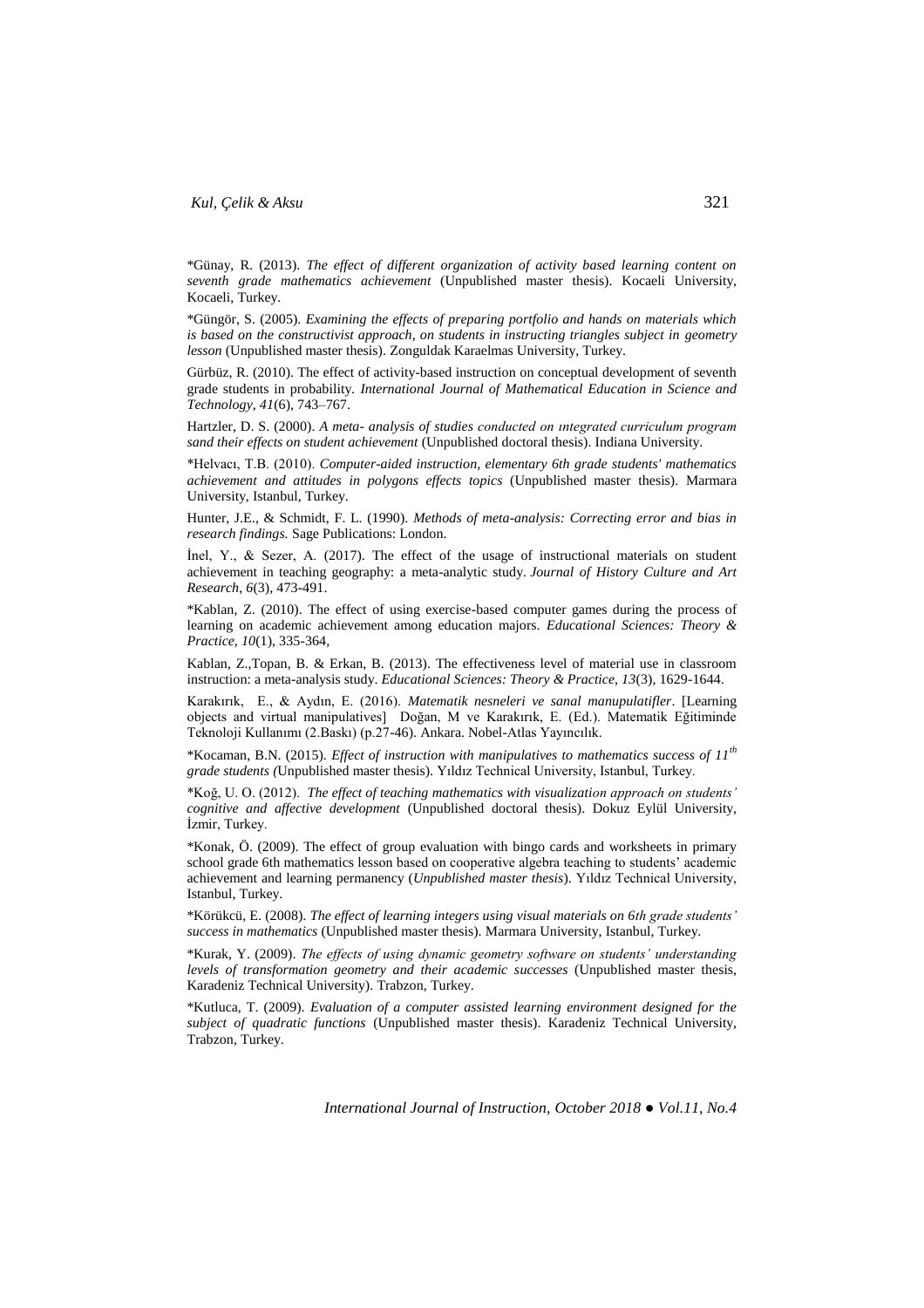\*Küpcü, R. A. (2008). *The effect of activity based teaching approach over the proportional reasoning related problem solving achievement* (Unpublished doctoral thesis). Marmara University, Istanbul, Turkey.

Lipsey, M. W., & Wilson, D. B. (2001). *Practical meta-analysis*. Thousand Oaks, CA: Sage.

Manches, A., O'Malley, C., & Benford, S. (2010). The role of physical representations in solving number problems: A comparison of young children's use of physical and virtual materials. *Computers & Education, 54*, 622-640.

McMillan, J.H. & Schumacher, S. (2006). *Research in education. Evidence based inquiry*. 6 edition. Boston: Pearson.

McNeil, N. M., & Jarvin, L. (2007). When theories don't add up: Disentangling the manipulatives debate. *Theory into Practice, 46*(4), 309-316.

Ministry of National Education (MONE). (2010). Ortaöğretim (9-12. Sınıflar) Matematik Dersi Öğretim Programı [9-12. Grades Mathematics Curriculum]. Ankara.

Ministry of National Education (MONE). (2017). 1-8 Matematik Dersi Öğretim Programı [1-8. Grades Mathematics Curriculum]. Ankara: MEB.

Moyer, P.S. (2001). Are we having fun yet? How teachers use manipulatives to teach mathematics. *Educational Studies in Mathematics, 47*, 175-197.

Moyer-Packenham, P. S., & Suh, J. M. (2012). Learning mathematics with technology: The influence of virtual manipulatives on different achievement groups. *Journal of Computers in Mathematics & Science Teaching, 112*(3), 133-146.

Moyer-Packenham, P. S., & Westenskow, A. (2013). Effects of virtual manipulatives on student achievement and mathematics learning. *International Journal of Virtual and Personal Learning Environments, 4(*3), 35-50.

National Council of Teachers of Mathematics (NCTM) (2000). *Principles and standards for school mathematics*. Reston, VA: NCTM Publications.

\*Oğuz, A. (2008). *The effects of student success of materials prepared according to cd-supported on equations learning subsection* (Unpublished master thesis). Marmara University, Istanbul, Turkey.

Ojose, B., & Sexton, L. (2009). The effect of manipulative materials on mathematics achievement of first grade students. *The Mathematics Educator, 12*(1): 3-14.

Oldknow, A., Taylor, R., & Tetlow, L.(2010). *Teaching Mathematics Using ICT* (3rd.ed). New York: Continuum International Publishing Group.

Olkun, S. (2003). Comparing computer versus concrete manipulatives in learning 2D geometry. *Journal of Computers in Mathematics and Science Teaching, 22*(1), 43–56.

\*Övez, G.M. (2007). *The effect of project based learning approach on the student success in mathematics teaching 9th class* (Unpublished master thesis). Balıkesir University, Turkey.

\*Özerbaş, M. A. (2012). Impact of web quest learning environment on academic achievement and attitudes of students. *Kırşehir Journal of Education Faculty, 13*(2), 95-104

\*Öztürk, B. (2012). *Effect of mathematics software GeoGebra mathematics lesson on achievement and van hiele levels of geometric of 8th grades in teaching of trigonometry and slope issues.* Unpublished master thesis, Sakarya University, Sakarya, Turkey.

\*Öztürk, M. (2011). *The effect of computer assisted instruction method on academic achievement on instruction of topics of ratio – proportion* (Unpublished master thesis). Erzurum, Turkey.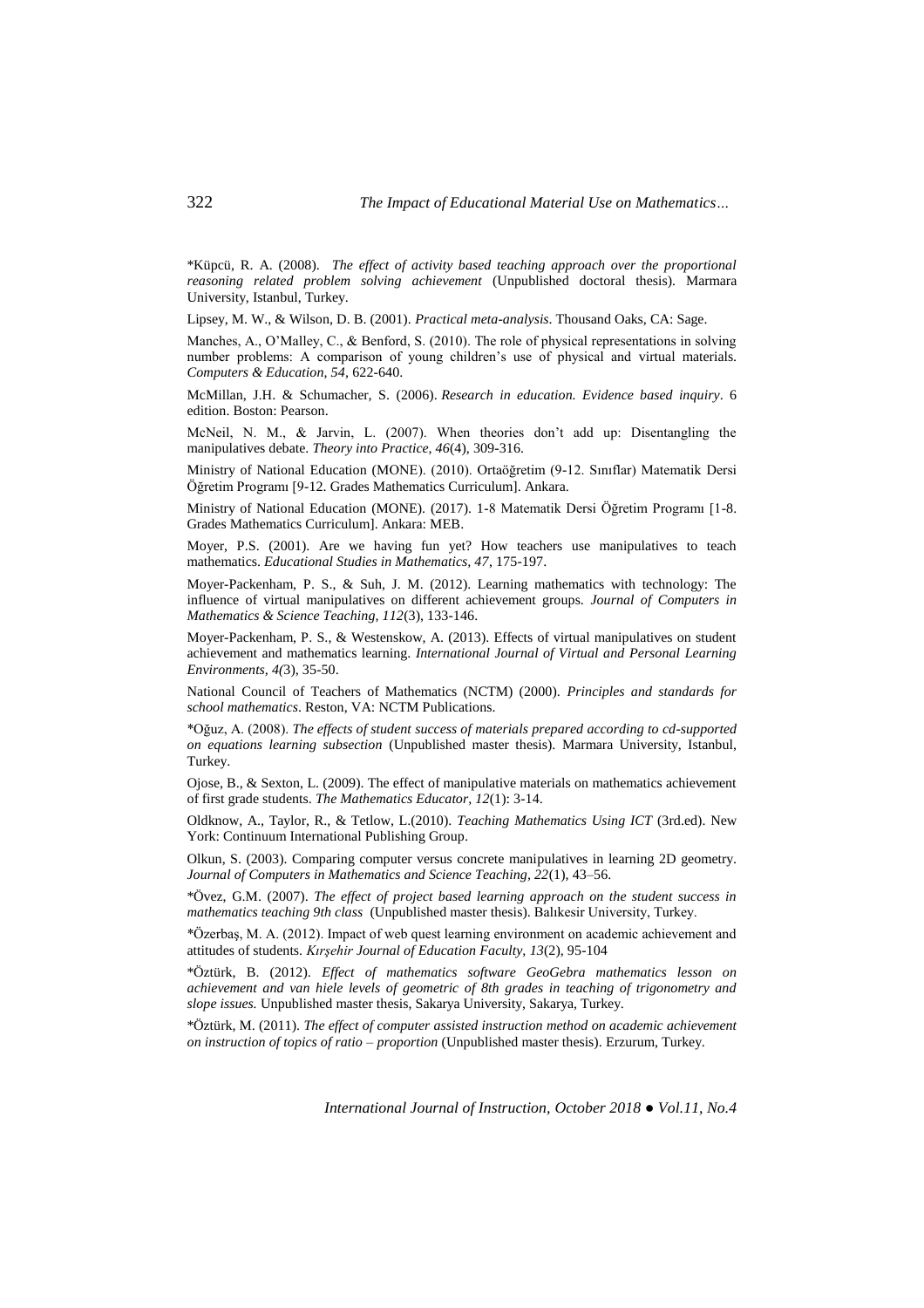Reimer, K., & Moyer, P. S. (2005). Third-graders learn about fractions using virtual manipulatives: A classroom study. *Journal of Computers in Mathematics and Science Teaching, 24*(1), 5–25.

Rosenthal, R. (1979). The file drawer problem and tolerance for null results. *Psychological Bulletin*, 86, 638–641.

Rosenthal, R. (1984). *Meta-analytic procedures for social research*. Newbury Park, CA: Sage.

\*Şahin, M. C. (2005). *The effectiveness of internet based distance education: a meta-analysis* (Unpublished Master Thesis). Çukurova University, Adana, Turkey

Scherr, T.G. (2004). *The educational status of children in foster care. A meta- analytic investigation* (Unpublished doctoral thesis). University of Northern Colorado, USA.

Sherman, J., & Bisanz, J. (2009). Equivalence in symbolic and nonsymbolic contexts: Benefits of solving problems with manipulatives. *Journal of Educational Psychology, 101*(1), 88 –100.

Sowell, E. J. (1989). Effects of manipulative materials in mathematics instruction. *Journal for Research in Mathematics Education, 20*(5), 498–505.

Suh, J. M., Moyer, P. S., & Heo, H.-J. (2005). Examining technology uses in the classroom: Developing fraction sense using virtual manipulative concept tutorials. *The Journal of Interactive Online Learning, 3*(4), 1-22.

Suydam, M. N., & Higgins, J. L. (1977). Activity-Based learning in elementary school mathematics: Recommendations from research. *ERIC Center for Science, Mathematics, and Environmental Education*, Columbus, Ohio.

Sterne, J. A., Sutton, A.J., Ioannidis, J. P., Terrin, N., Jones, D. R., Moher, D., & Higgins, J. P. (2011). Recommendations for examining and interpreting funnel plot asymmetry in meta-analyses of randomized controlled trials. *BMJ (Clinical research ed), 343*. d4002. doi: 10.1136/bmj.d4002.

Swan, P., & Marshall, L. (2010). Revisiting mathematics manipulative materials. *Australian Primary Mathematics Classroom*, 15(2), 11–17.

Şahin, M. C. (2005). *The effectiveness of internet based distance education: a meta-analysis (*Unpublished master thesis). Çukurova Üniversity, Adana, Turkey.

\*Şahin, T. (2013). *Concrete and virtual manipulative-assisted teaching of geometry's impact on the success of building and drawing geometric structures of 5th grade students* (Unpublished master thesis). Abant İzzet Baysal University, Bolu, Turkey.

\*Şen, N. (2010). *The effect of computer-based probability unit designed for the controlling of intuitive thinking on academic success, intuitive thinking and retention* (Unpublished master thesis). Cukurova University, Adana, Turkey.

\*Şengül, S., & Körükcü, E. (2012). Effect of Teaching Integers Using Visual Materials on the Sixth Grade Students' Mathematics Achievement and Retention Levels. *International Online Journal of Educational Sciences*, *4*(2), 489-508.

\*Şimşek, M. (2012). *The effects of origami activities in teaching solid objects on students' achievements* (Unpublished master thesis). Ondokuz Mayıs University, Samsun, Turkey.

\*Talşık, E. (2013). *The effect of usage of songs composed by the researcher as teaching material in Turkish, math, and social studies lessons on students' success and attitudes development* (Unpublished doctoral thesis). Gazi University, Ankara, Turkey.